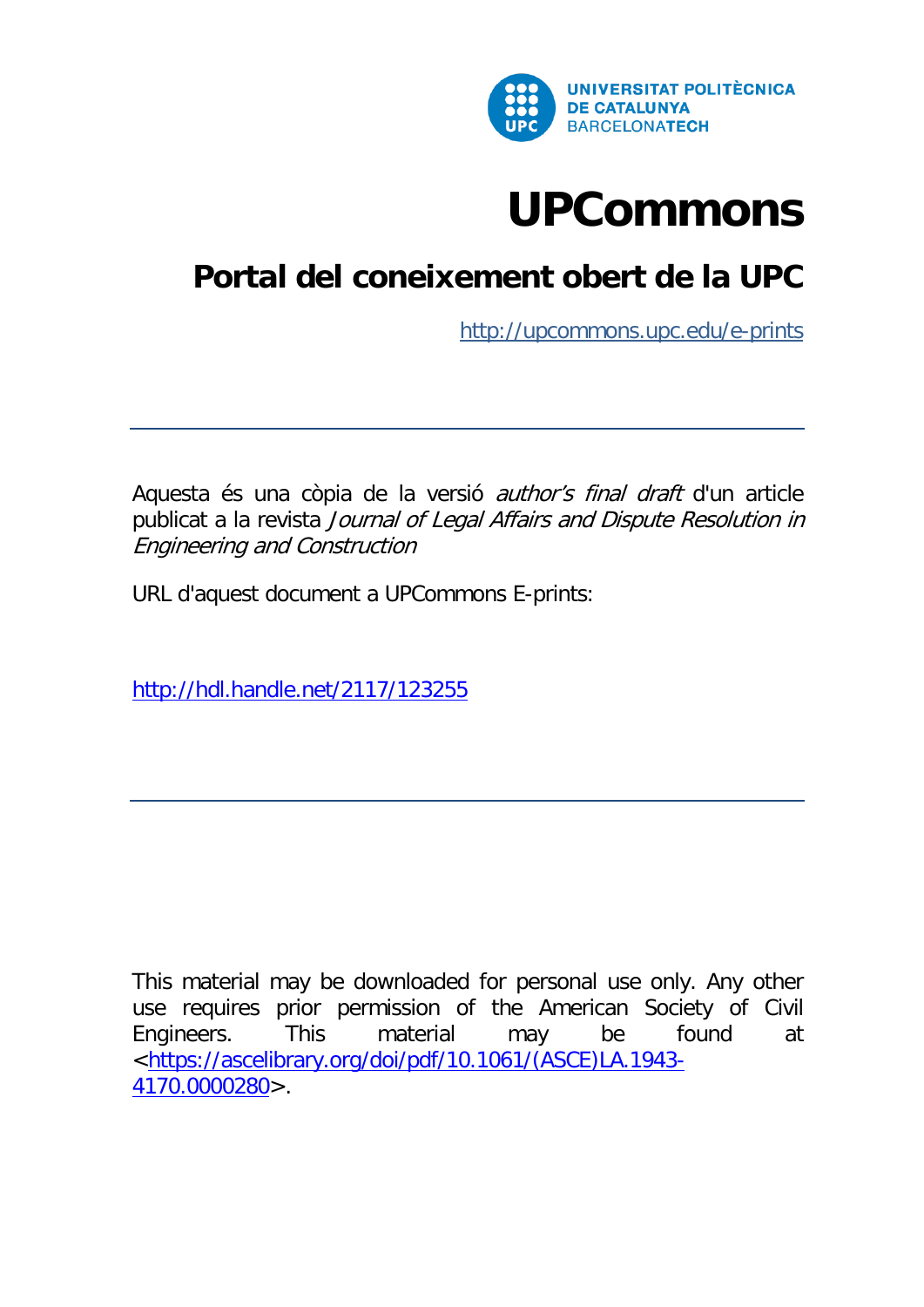| $\mathbf{1}$   | A System Dynamics model to determine concession period of PPP                               |
|----------------|---------------------------------------------------------------------------------------------|
| $\overline{2}$ | infrastructure projects: The overarching effects of critical success factors                |
| 3              |                                                                                             |
| $\overline{4}$ | Fahim Ullah, MS (Corresponding Author)                                                      |
| 5              | PhD Student, Faculty of the Built Environment, University of New South Wales, Sydney,<br>1. |
| 6              | Australia.                                                                                  |
| 7              | Lecturer, Dept. of Construction Engineering & Management (CE&M), NIT-SCEE,<br>2.            |
| 8              | National University of Sciences & Technology (NUST), Islamabad, Pakistan.                   |
| 9              | Phone: +92-51-90854165                                                                      |
| 10             | Email address: f.ullah@student.unsw.edu.au                                                  |
| 11             | Postal Address: Dept. of Construction Engineering & Management (CE&M), NIT-SCEE,            |
| 12             | National University of Sciences & Technology (NUST), H-12, Islamabad, 44000 Pakistan.       |
| 13             |                                                                                             |
| 14             | Muhammad Jamaluddin Thaheem, PhD                                                            |
| 15             | Assistant Professor, Dept. of Construction Engineering & Management (CE&M), NIT-            |
| 16             | SCEE, National University of Sciences & Technology (NUST), Islamabad, Pakistan              |
| 17             | Phone: +92-51-90854164                                                                      |
| 18             | Email address: jamal.thaheem@nit.nust.edu.pk                                                |
| 19             | Postal Address: Dept. of Construction Engineering & Management (CE&M), NIT-SCEE,            |
| 20             | National University of Sciences & Technology (NUST), H-12, Islamabad, 44000 Pakistan.       |
| 21             |                                                                                             |
| 22             | Samad M.E. Sepasgozar, PhD                                                                  |
| 23             | Lecturer, Faculty of the Built Environment, University of New South Wales, Sydney,          |
| 24             | Australia                                                                                   |
| 25             | Phone: $+60(2)$ 9385 6528                                                                   |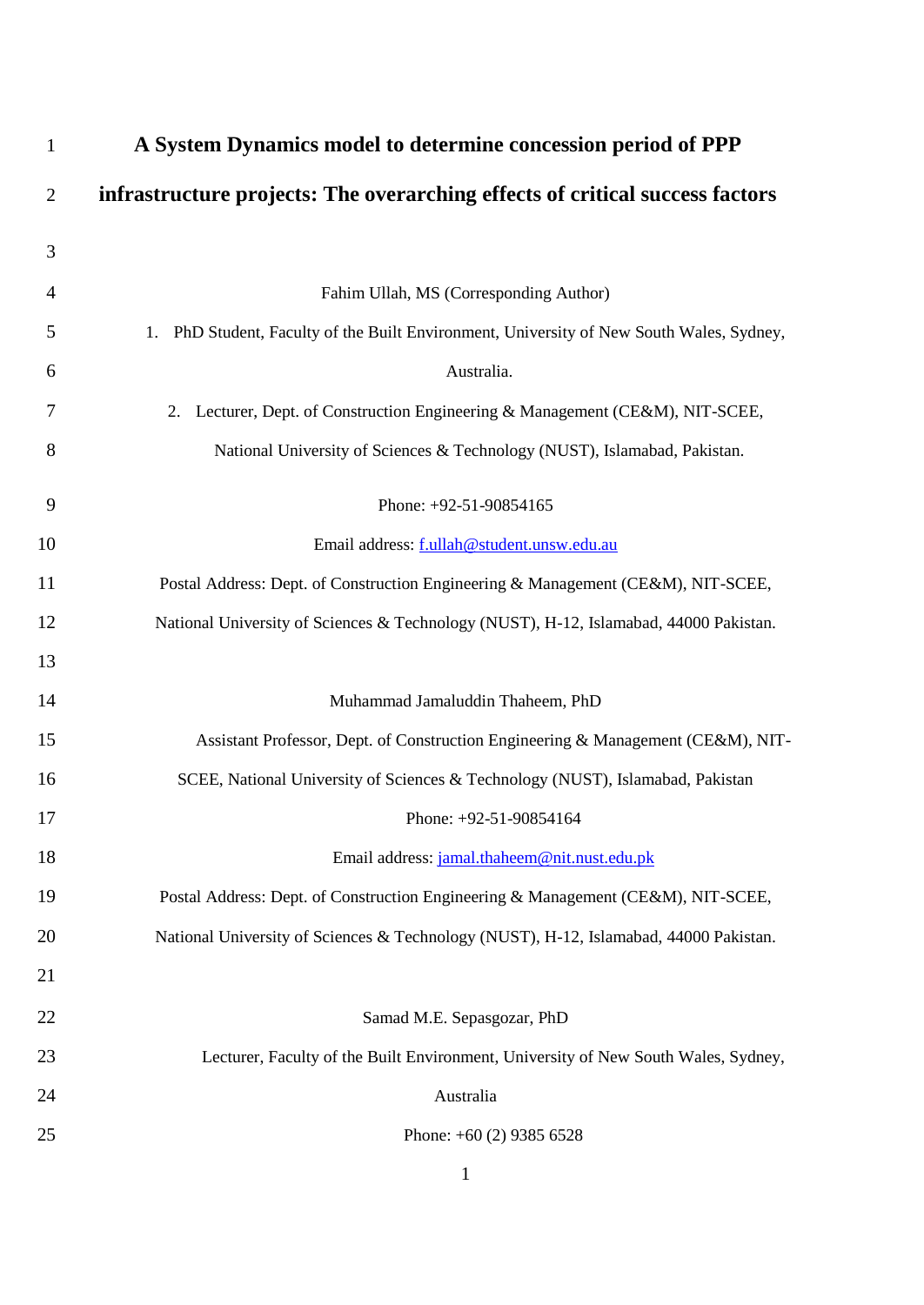| 26 | Email address: samad.sepasgozar@gmail.com                                                  |
|----|--------------------------------------------------------------------------------------------|
| 27 | Postal Address: Faculty of the Built Environment, University of New South Wales, Sydney,   |
| 28 | Australia.                                                                                 |
| 29 |                                                                                            |
| 30 | Nuria Forcada, PhD                                                                         |
| 31 | Associate Professor (Group of Construction Research and Innovation – GRIC),                |
| 32 | Department of Project and Construction Engineering, Universitat Politècnica de Catalunya – |
| 33 | UPC, Terrassa (Barcelona), Spain.                                                          |
| 34 | Phone: $+34937398153$ .                                                                    |
| 35 | Email address: nuria.forcada@upc.edu                                                       |
| 36 | Postal Address: C/Colón, 11 - Edifici TR5 - 08222 Terrassa (Barcelona) - Spain             |
| 37 |                                                                                            |

#### **Abstract**

 The determination of the concession period (CP) in Public-Private-Partnership (PPP) infrastructure projects has presented complexities to decision makers since various critical success factors (CSF) are involved which may be overlooked. This paper outlines a System Dynamic (SD)-based approach to provide an in-depth understanding of CSFs that determines PPP projects' CP and models them for localized use. The CSFs are obtained from published literature, duly vetted through a survey of 56 experts and are used to develop a quantitative and qualitative SD model, validated by simulating case studies of five infrastructure projects. A total of 59 concession affecting CSFs are highlighted that are reduced and compared for localized infrastructure projects. The findings, pointing to the need of CP being dynamic instead of traditional fixed and static, warrant an extension in the originally proposed concession in three cases and reduction in the remaining two. The decision-making implications of this study target the three key stakeholders: public body through reduced financial risks, private organization through increased confidence and reassessment of concession during project life, and end user through nominal tolls.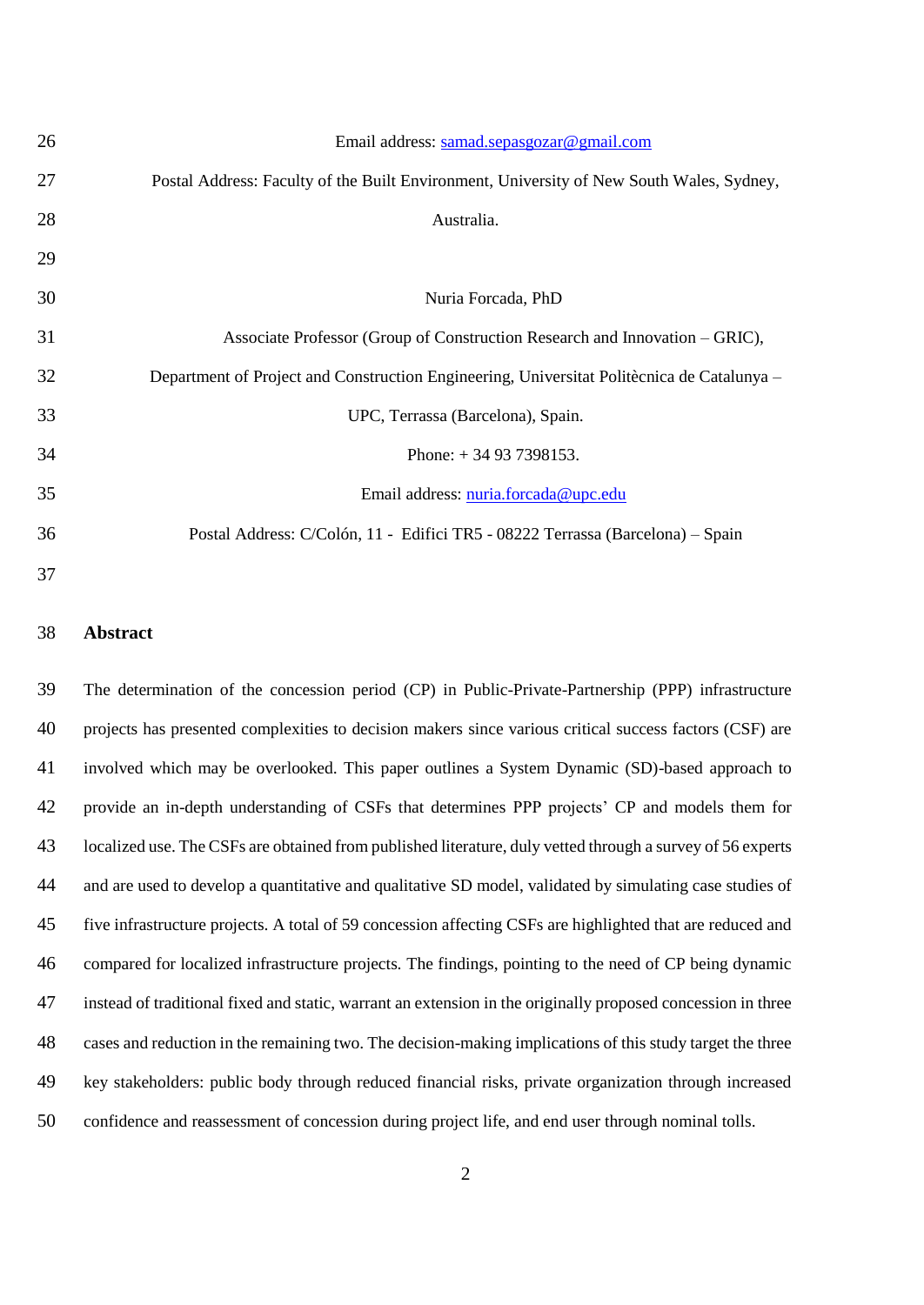**Keywords**: Public-Private-Partnership; concession period; critical success factors; infrastructure projects.

#### **Introduction**

 Private sector participation in infrastructure financing and management is growing around the world and this increase is taking special relevance in the case of road projects procured under public- private-partnership (PPP) (Rahmani et al., 2017). As evident from the case studies in Europe, the growing trend of private sector participation in road projects has resulted into more stringent regulations (Albalate et al., 2013). Privatization of construction projects is an emerging market in the United States of America (USA) as well. There have been significant greenfield projects such as the Dulles Greenway, and brownfield projects including Chicago Skyway, Indiana Toll Road and Pennsylvania Turnpike (MWAA, 2015). A general trend of prospects for privatization of roads in New Jersey and build-operate-transfer (BOT) concessions in Texas has surfaced. This wave of privatization is accompanied by a renewed interest in the way the public sector regulates (Cheung et al., 2010; Meng and Lu, 2017). This interest can be explained by the potential redistributive effects due to the right of exploiting a network asset such as a motorway.

 PPP is evidently getting a lot of attention by governments in different parts of the world. One stated reason behind this trend is the concern over public expenditure (Cheung et al., 2010; Ullah et al., 2016). PPPs are often presented as a core part of modernizing public services, since they improve the quality and efficiency of public services (Liu and Wilkinson, 2014). However, from a more skeptical view of their value, some studies point to their complexity, short- and long-term costs and consequences for labor and those reliant on public services (Osei-Kyei and Chan, 2015). Such complexities often lead to the failure of PPP projects.

 One of the most complex decisions in PPP projects is the determination of the concession period (CP) which is the time allotted to a private entity for operating a constructed facility to recover its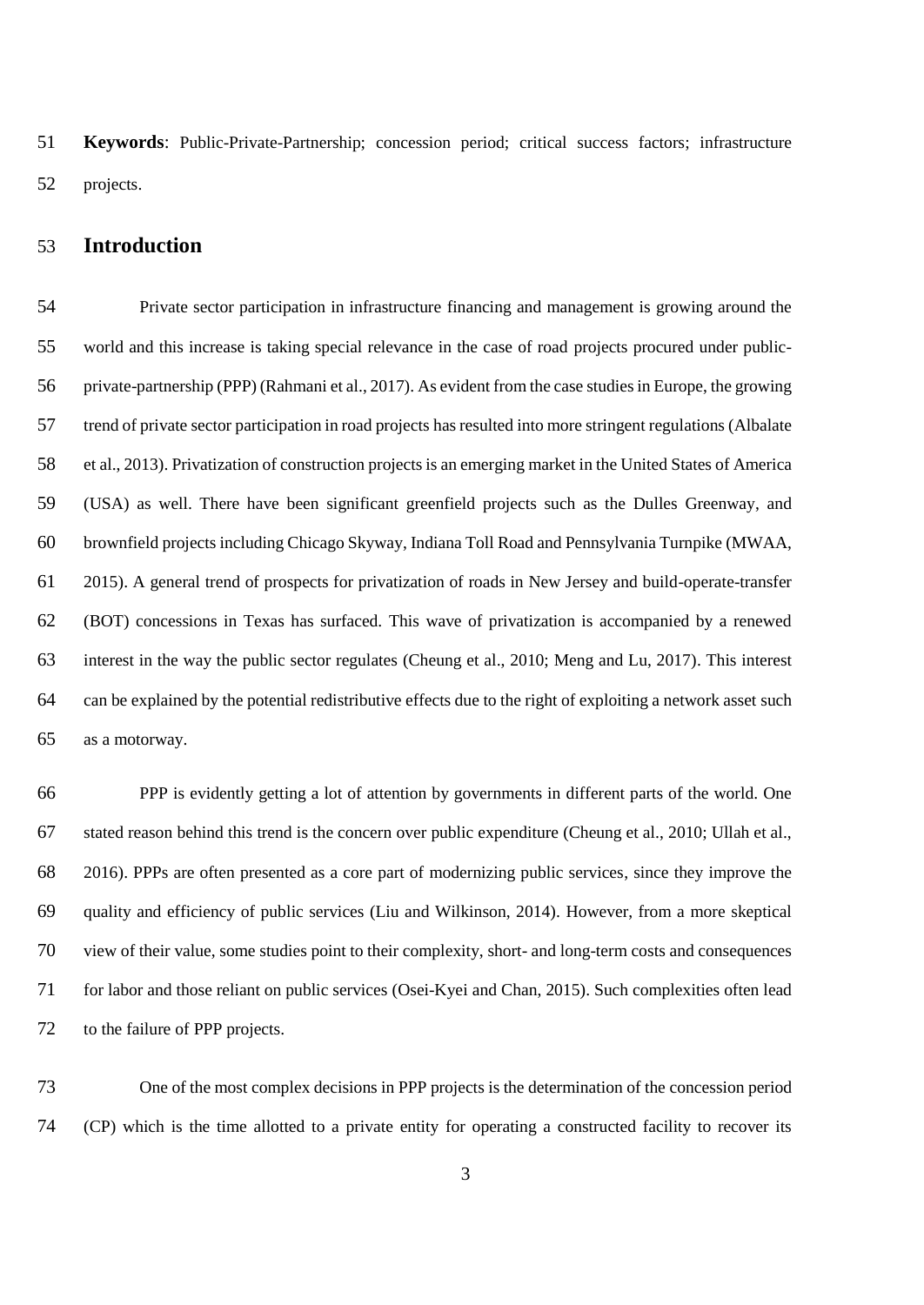expenditures and gain some acceptable return on investment (Ng et al., 2007b; Osei-Kyei and Chan, 2017). The project is handed over to public authority at the end of this term. CP reconciles risk-reward balance for the private party and end user: the prior in form of speedy financial recovery, and the latter in form of economic tolls and greater public welfare (Akintoye and Chinyio, 2005; Carmona, 2010; Hu and Zhu, 2014; Shi et al., 2016). Thus, if not estimated properly, CP may trigger project failure (Cheung et al., 2010; Tieva and Junnonen, 2009; Trangkanont and Charoenngam, 2014).

 In terms of legal aspects, PPPs and their CPs are evolving, and the methodology to calculate it 82 has yet to be matured. This is mainly due to the length of CPs (typically 15 to 30 years or longer) making the formulation of a comprehensive contract very difficult. Furthermore, PPP projects are frequently re- negotiated or bought back, when parties attempt to amend the critical elements, such as tolls and tariffs and subsequent readjustments for financial obligations, making the formulation of a globally accepted PPP legal framework nearly impossible (Mouraviev and Kakabadse, 2017a). Therefore, it is better to look at PPP in terms of the principal features that distinguish it from other types of agreements between the government and private organizations, keeping in view its unique contractual aspects. According to Mouraviev and Kakabadse (2017b), some of the legal challenges faced by PPP CPs are, but not limited to, incomplete and inconsistent legislation surrounding partnerships, weak institutional development, virtually non-existent civil participation, underdeveloped financing institutions, unclear stance from the government regarding approaches to PPP project preparation, lack of PPP-specific governance structures and established procedures for partner interaction, tariff adjustments, dispute resolution, ambiguous government approach towards risk allocation, excessive government regulation where the government focuses on input, and a contradictory perception of a policy paradigm, where the latter serves as an instrument for massive PPP deployment, although the government commitment to partnerships quickly disappears after a PPP is launched.

 Although it is crucial to precisely determine the CP due to the growing innovation and quality demands (Carbonara et al., 2015; Ullah et al., 2017b), the estimating complexities result into a lack of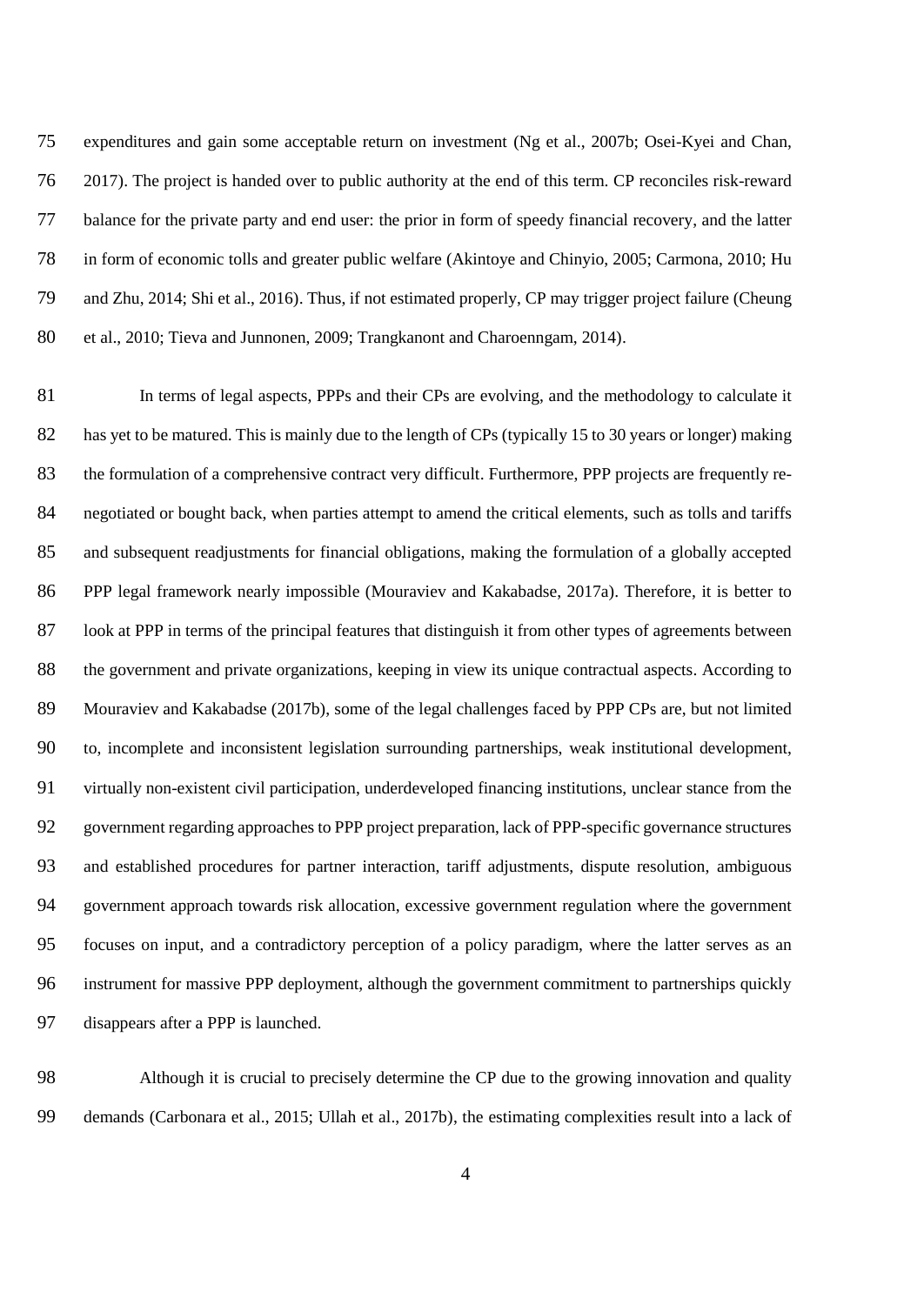valid and globally applicable model. In response to this research gap, the current study aims to develop a novel model based on systems dynamics (SD) concept to estimate the CP realistically and induce more adoptability by incorporation of localized critical success factors (CSFs). The model, based on the stocks and flows, and positive and negative loops, operates in a systemized way to simulate various possible decisions, and yields the results based upon randomized iterations until a constant trend is observed where the iterations are stopped and results are compiled. This model underlines the dynamic behavior of CPs instead of static traditional approach. Therefore, CPs should be revised after some time and adjusted accordingly depending upon the set terms and conditions, and project forecasted performance.

## **Concession period of PPP projects**

 Various concession-based failure stories have been reported citing the unforeseen costs, improper risk allocation, legal ambiguities, lack of responsibilities and local public resistance as contributing factors (Carbonara et al., 2015; Domingues and Zlatkovic, 2015; Khanzadi et al., 2012). Similar to other project types, value for money (VFM) in PPP projects is carefully assessed due to the associated financial risks (Kumaraswamy et al., 2007; Love et al., 2015). Although before making a PPP procurement decision, the economic justification of VFM is assessed, some other factors including project risks, construction complexities and innovations, traffic congestion problems, lack of proper and legal government policies, and social welfare are ignored (Carmona, 2010; Hu and Zhu, 2014; Jefferies and McGeorge, 2009; Love et al., 2015). For example, the M25 widening scheme in United Kingdom (UK) is criticized for its higher than necessary costs and lack of alternative options of using the hard shoulder as an extra lane during peak hours which led to a potential extra cost of around GBP 1 billion to taxpayers (Marsden, 2005). Similarly, Lagos-Shagamu-Ibadan concession road project is a PPP failure case in which many people had to be relocated and payment of royalties emanated. Several obligations, not captured in the contract package at the pre-contract stage, escalated into serious cases of protracted litigations (Akintoye and Main, 2007; Opawole and Jagboro, 2016; Trangkanont and Charoenngam, 2014).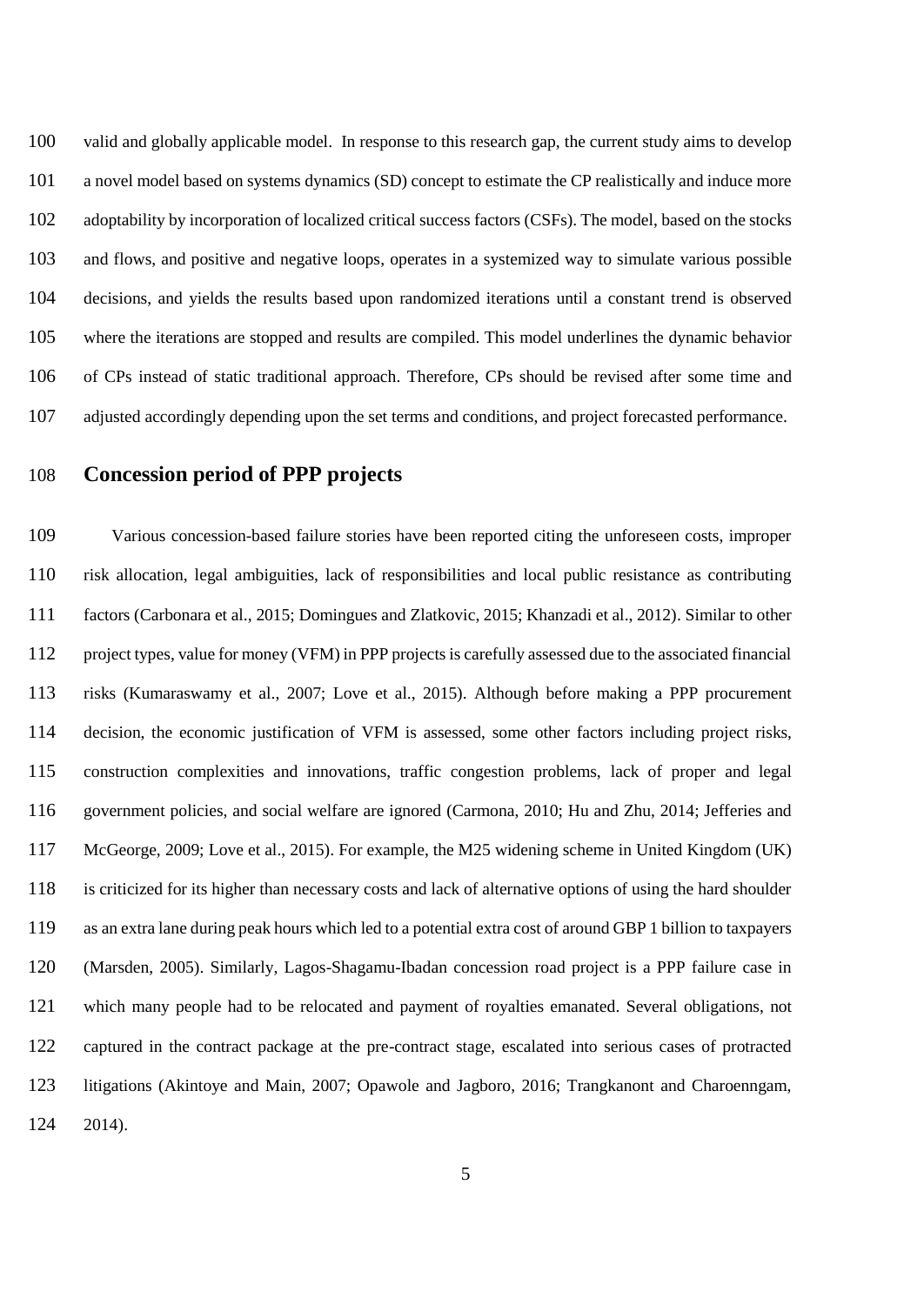CP is dependent upon various dynamic factors like project income (PI), toll price, severity of involved risk (SIR) and market situation (MS) (Akintoye and Chinyio, 2005; Wang et al., 2011). Its allocation and optimization decisions have been discussed by various researchers (Karim, 2011; Ke et al., 2010). However, the effects of CSFs on concession estimation are less explored proving a research gap for exploration (Ullah and Thaheem, 2017). This effect is multiplied in case of developing countries. Literature reports a simulation model proposed by Ng et al. (2007b) for determining CP that incorporates the risk of optimum tariff and payback in tendering stage. A regulatory contractual regime has been developed by Cruz and Marques (2012) for evaluating the risk allocation in Portuguese road concessions. They suggest that government must assume risk of production and provide incentives in case of highway development. Similarly, several authors have come up with theoretical frameworks for obtaining VFM from PPP concessions using assessment techniques of public sector comparator, competitive bidding, shadow bid, cost benefits analysis, lease-purchase analysis and public interest test central guidelines (Love et al., 2015; Tieva and Junnonen, 2009). Trebilcock and Rosenstock (2015) propose that governments should anticipate and plan contingencies as well as conduct enforcement and monitoring of long-term PPP contracts. They highlight the capacity as a key determinant of PPP success and reduction of potential concession renegotiations in Latin America.

 These frameworks not only address the development goals but also attempt at reducing the legal risks of such CPs. In general, there are two types of perspectives on PPPs in terms of the relations between the public and private organizations: the contractual perspective focusing on the legal aspects, and the task specific focus aimed at the project execution and delivery through various stages of its life cycle (Zhang et al., 2015). The legal aspects include, but are not limited to, proper rights, polity, administrative regulations, judiciary and bureaucracy. These aspects, if not properly catered for, may lead to project delays or subsequent failures. For example, the first Polish PPP was delayed by more than a decade due to the lack of legal implications (Albalate et al., 2015). Similarly, Gurgun and Touran (2013) compare various legal frameworks for PPPs and stress their importance. These legal systems must exist but should not be overly complicated as suggested by Edkins and Smyth (2006). The authors argue that an overly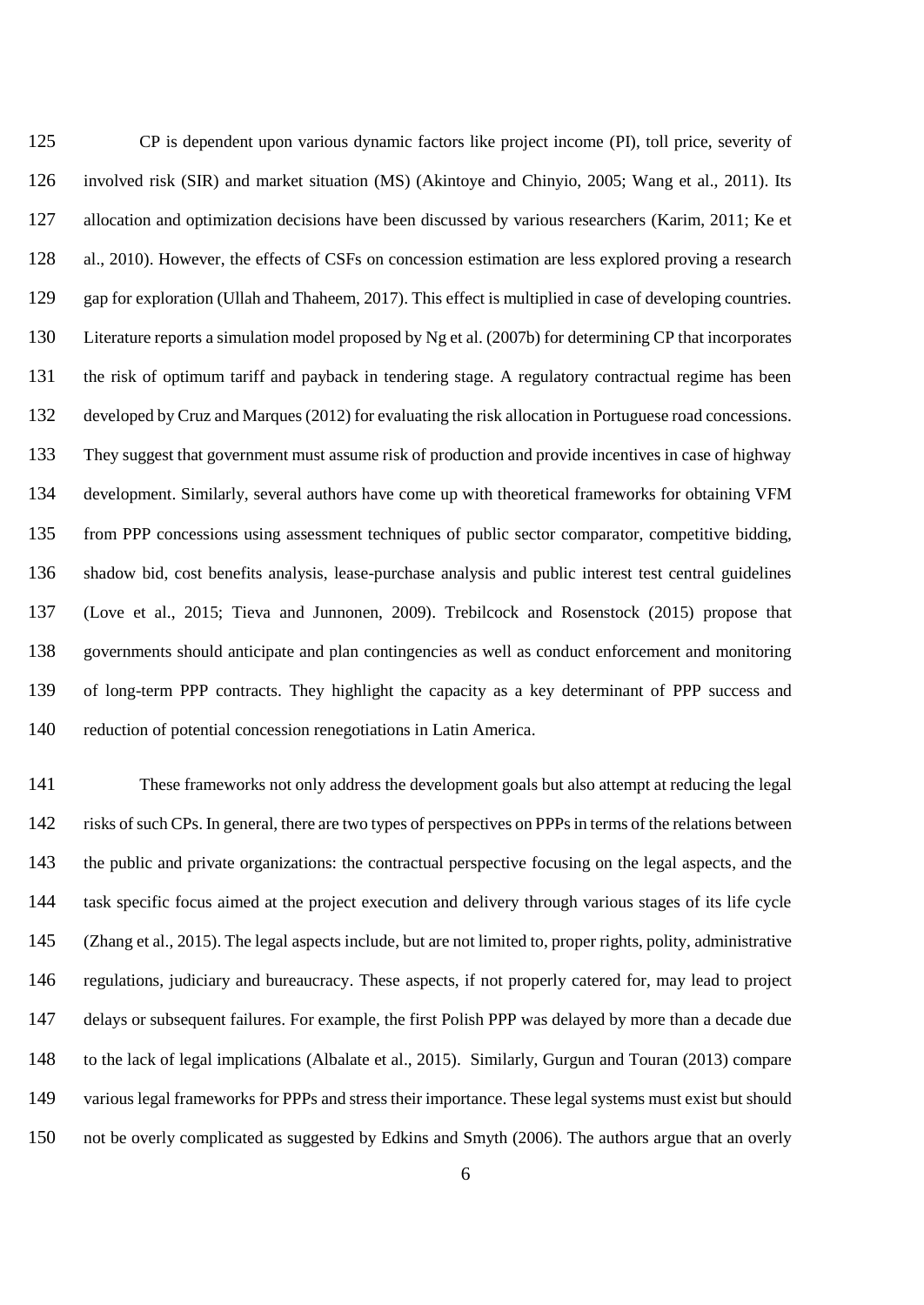complicated legal system will not only demand hiring of and extensive payments to legal advisors but also hinder the much aimed *'partnership'*, making the relation an adversarial one instead of collaborative.

 Although recent studies have shifted their focus towards CP risk, new challenges are brought about by emerging risks associated with lately highlighted critical factors. New influential factors that must be incorporated into the decision models are identified (Carmona, 2010; Yu and Lam, 2013). PPP CSFs are revised from time to time to enable a better execution and management that lead to new challenges.

#### **CSF to determine the CP**

 In infrastructure projects, CSF to determine the CP include financial aspects such as equity allocation, toll and service price, economic viability, operation and construction costs to the public, social welfare such as end user purchase subsidy, environmental concerns and elimination of traffic congestion (Liu and Wilkinson, 2014; Shi et al., 2016; Wibowo and Wilhelm Alfen, 2014). These factors, , affect project success and increase its complexity.

 CSFs for infrastructure projects include, but are not limited to, net present value (NPV), traffic congestion and road usage, effectiveness of public bodies, population in nearby area, adequacy of project funding and annual operational revenue (Alireza et al., 2013; Zhang and AbouRizk, 2006). Since CSFs induce risk in PPP projects, they warrant effective management to achieve successful execution and subsequent closure.

 Further, closure risk, which refers to a funding agency's capability to reach financial closure, poses great concern for the public entity (Domingues and Zlatkovic, 2015). However, at the feasibility and planning stages, a poor CP estimate poses even greater challenge to both public and private entities. For the public agency, an administrative and decisive scenario arises that sways the bid process. Having estimated the total project cost, the public agency may decide for the minimum possible offer to accept (Kumaraswamy et al., 2007; Wibowo and Wilhelm Alfen, 2014). It has also implications in establishing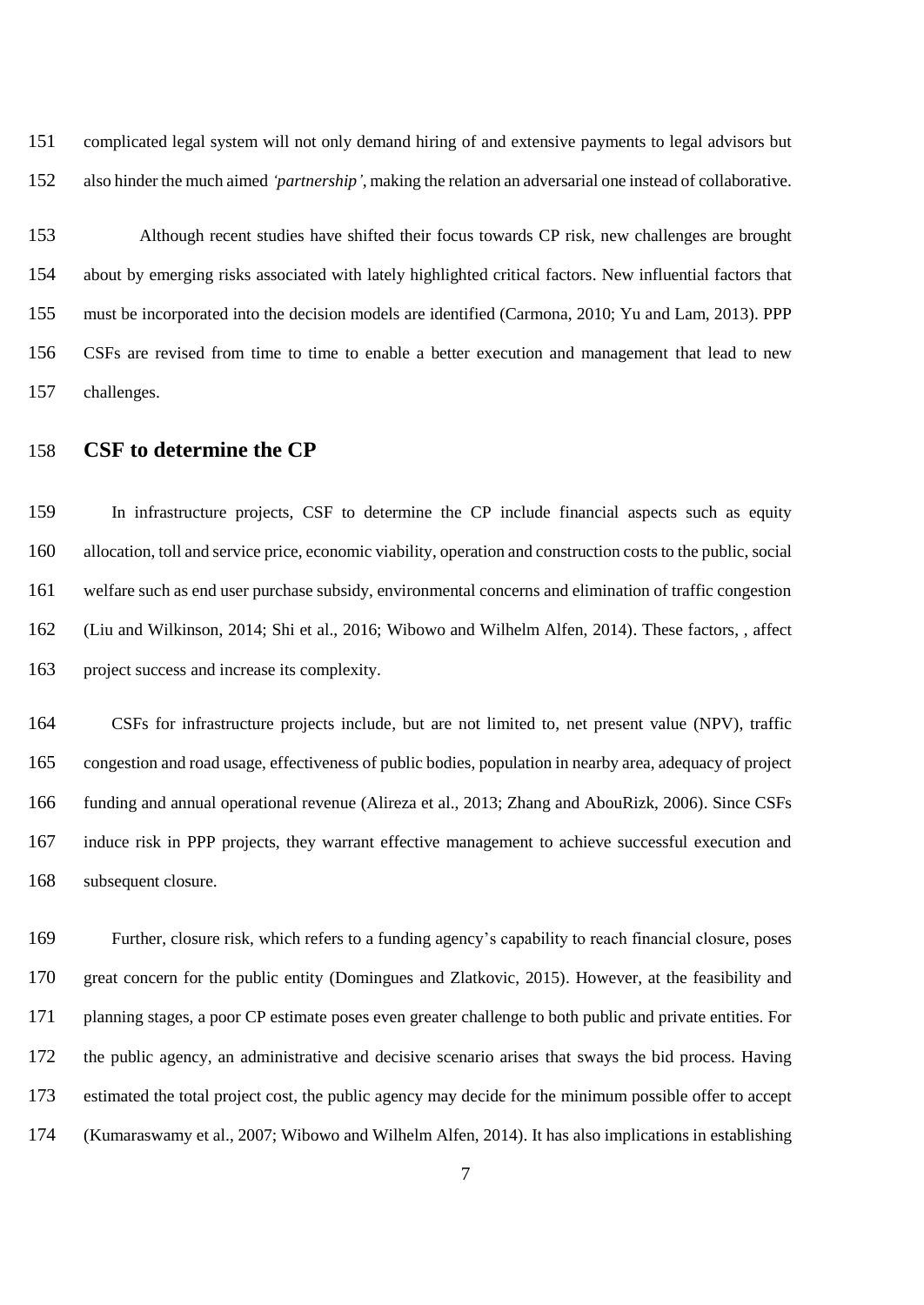the toll rate as the public agency is responsible for not only ensuring financial recovery on part of donor agencies but also providing market compatible rates in the light of economic capacity of users (Shi et al., 2016).

 For the private sector, this risk is business- and project-critical since the corporate sector needs to guarantee a profitable return on investment within a stipulated time (Carmona, 2010; Ng et al., 2007a). Any extension in this time may pose serious financial pressures demoralizing the private investors from doing further business in that market (Carbonara et al., 2015). In the case of no extensions, the financier has no other option but to escalate the revenue by increasing usage charges, transferring the financial burden to end user. Therefore, it is crucial to perform thorough risk management for concessions in the early stages of project development. To meet this demand, considerable research has gone into identifying CP duration of BOT based PPP projects (Meng and Lu, 2017; Yu and Lam, 2013).

 The general trend suggests that risk allocation between the public and private sectors involved in public-purpose transport investments is an onerous and tricky matter owing to the opportunistic behavior of PPP stakeholders (Domingues and Zlatkovic, 2015; Wibowo and Wilhelm Alfen, 2014). Although the allocation of risk between public and private stakeholders varies from country to country, a major consensus is found over the assumption of entire financial risk by the private sector who undertakes the long-term maintenance and operation responsibilities (Ke et al., 2010). An exception to this risk sharing is such projects where promotion and development of some underdeveloped and deprived part of the country is the priority (Wibowo and Wilhelm Alfen, 2013). The effect of risk is further exacerbated due 194 to the time factor as these concessions are usually very lengthy  $(25 - 30 \text{ years})$ , giving rise to the stochasticity of various estimates (Tieva and Junnonen, 2009).

 Owing to these challenges, concession-based projects based on their context in terms of financial, social and environmental aspects should be investigated (Hu and Zhu, 2014; Jefferies and McGeorge, 2009; Wibowo and Wilhelm Alfen, 2013). The current literature mainly covers developed countries such as USA, UK, Canada and China. The challenges of developing and underdeveloped construction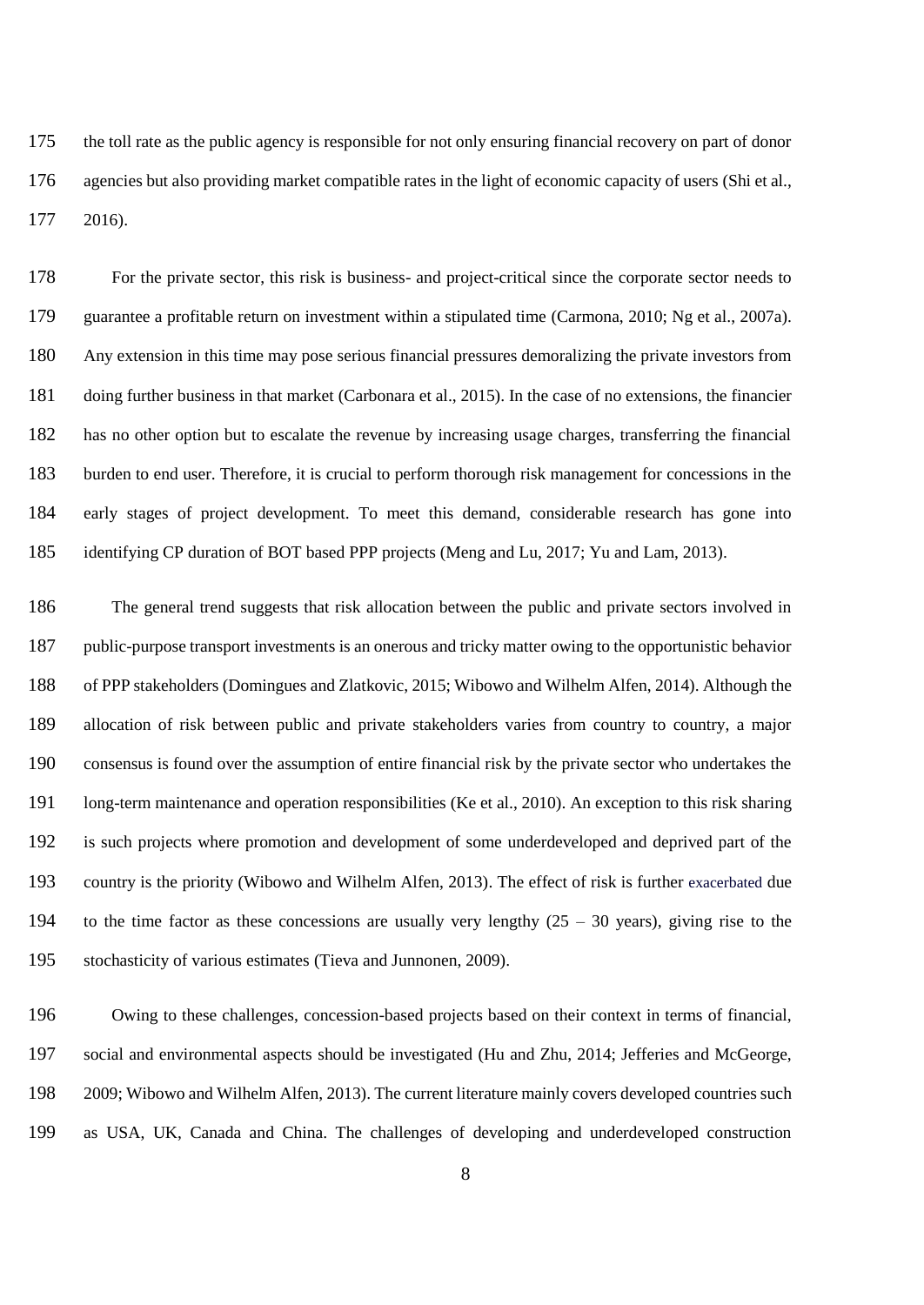industries include quality management, project success, waste management, contractual framework 201 maturity, PPP policy, and time and cost management, to name a few (Akintoye and Main, 2007). This study focuses on a developing country because the current challenges of its construction industry are yet to be shared with the developed world.

#### **PPP projects in Pakistan**

 Although there are currently 22 ongoing PPP infrastructure projects in Pakistan (NHA, 2017; Ullah et al., 2017b), there is neither a reliable estimation method for its CP nor any considerations to incorporate the localized CSFs. This, though early to say, may result in failure if not taken care of. So far only one PPP project has been completed which escalates the gravity of these concerns. The completed project was assigned a concession of 10 years which was erroneous as highlighted by post project studies. Had the concessionaire not closed the project himself as a token of good will, the government would have suffered 4 extra years of concession expenditures. This concern is particularly critical for international or foreign partners that are planning to involve in the project. As highlighted by Razzaq et al. (2016), foreign companies intending to venture in Pakistan are faced with constant fear of time and cost overruns due to lack of localized policies. It is estimated that a sum of PKR 358,594 (USD \$3420.88) million has been invested in PPP based infrastructure development projects from 1991 until 2015 (NHA, 2015; Ullah et al., 2017b). Owing to such huge investments, PPP need to be thoroughly studied and its CP decision-making for local construction industry should be improved.

#### **System Dynamics (SD) approach to determine concession periods**

 SD modeling is an objected-oriented methodology where cause and effect variables are arranged into 220 a causal loop diagram (CLD) to represent the structure and interaction of principal feedback mechanisms in a system (Sterman, 2001). The main diagramming tools used are the CLD and stock and flow diagrams. CLDs consist of cause and effect variables connected by arrows denoting their causal influence. Each causal link is assigned a polarity, either positive (+) or negative (−), to indicate the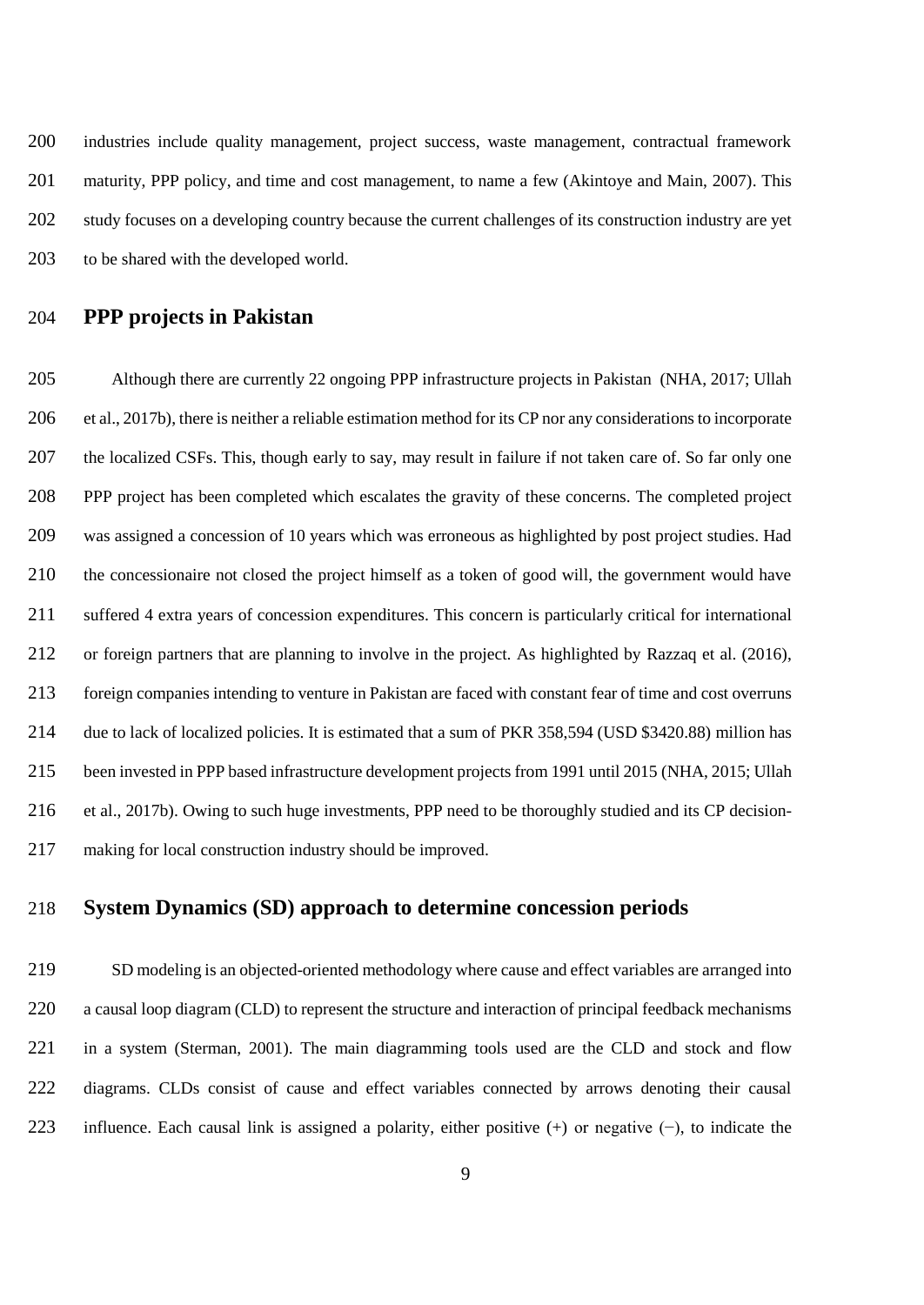relationship between the dependent and independent variables. In addition, the feedback process within the loop can be simulated to provide a delayed response; such a delay creates inertia and oscillation within the system. The SD simulation is developed in the form of stock and flow variables, where a stock variable describes the system's state (such as the existing supply of workers) and the flow variable represents the rate of system changes.

 SD allows to easily simulate the structure's behavior over time (Morecroft, 2015). Given its inherent capabilities, SD has been widely applied to a number of problems (Khanzadi et al., 2012). Ding et al. (2016) used SD for environmental performance assessment of construction waste management and concluded that 53.77% landfill reduction can be achieved. Khan et al. (2016) used it for handling the information complexity in construction project. Rashedi and Hegazy (2016) used it for examining budget policies for new and existing facilities, and concluded long-term strategic plan as a key factor for budget optimization. Similarly, Xu et al. (2012) used SD for concession price model in highway projects. They concluded that a rational price model will create a win-win scenario for both public and private entities. Hu et al. (2015) used it for conceptualizing a web-based tool for contracting. They argue that such tool offers the possibility to track the decisions made by private sector suppliers during the progress of a simulated project that can help government agencies to manage project schedule, bringing benefits to 240 both parties.

#### **Methodology**

 Keeping these useful research in view, the current study uses SD to incorporate the effects of PPP concession CSFs in CP estimation. These CSFs are simulated into an SD model for estimating the improved CP for reconciling the heightening contractual and use-based relationships between public and private entities, and the service users.

 To identify the CSFs for CP estimation the pertinent literature published during 2005-2016 in reputed international journals is analyzed. Then, the selected CSFs are ranked using combined scores from academic and industrial experts to obtain mutually significant factors to be incorporated in the model.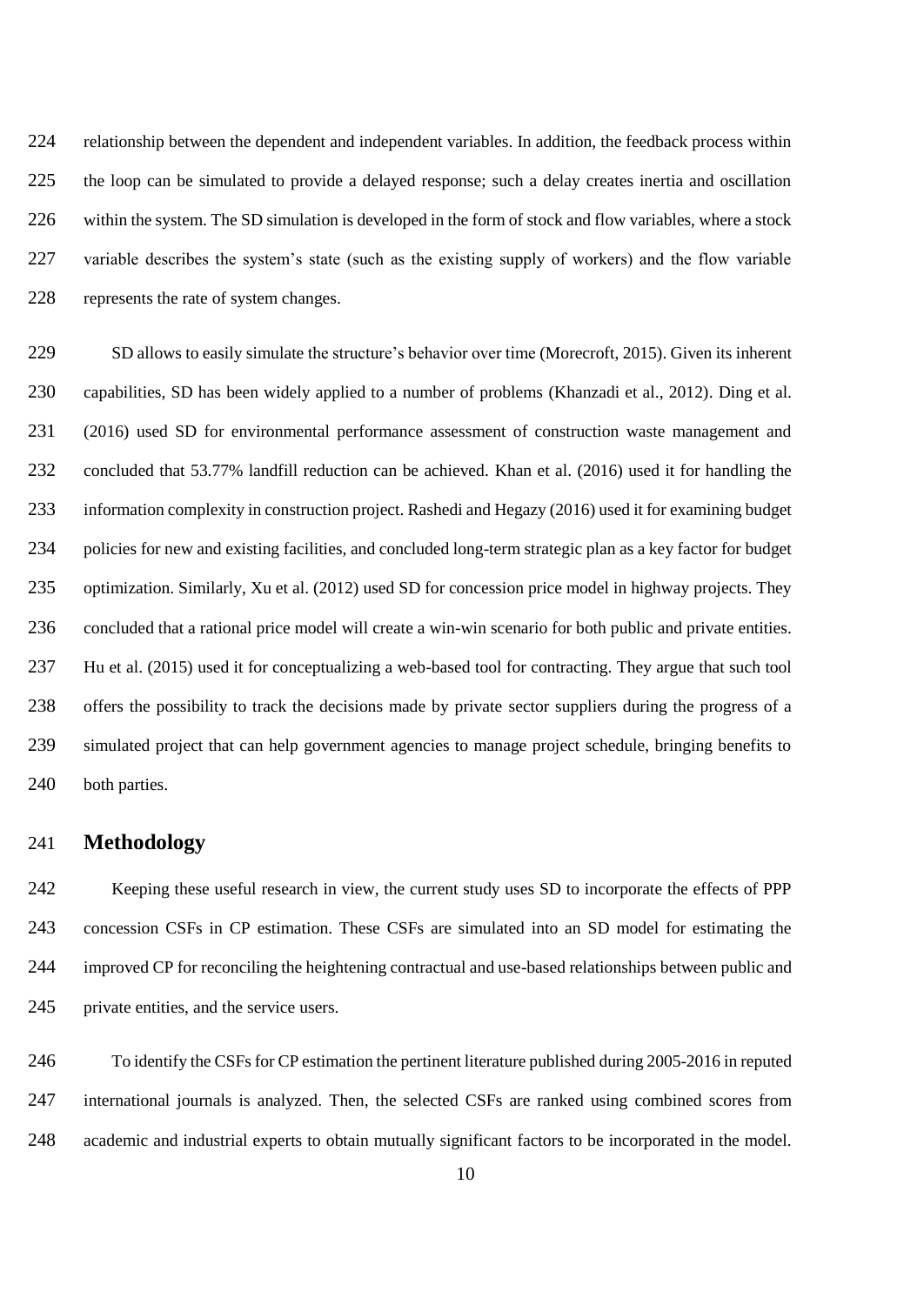Finally, five infrastructure case studies are are used to validate the model. Theoretical and practical implications of proposed model are discussed, and future research directions are deliberated.

 SD is an increasingly adopted technique for handling complex decision-making scenarios (Khan et al., 2016; Ullah et al., 2017a). CP estimation comes with intrinsic risks and complexities, making SD a good candidate for thorough assessment (Khanzadi et al., 2012). SD bases its foundation on causal frameworks and gives results in the form of trend graphs. But, it is merely graphs unless validated and iterated through case studies for results to be comparable to real life projects. Thus, in addition to formulating SD based framework, case study based validation needs to be performed on the formulated model, which is at the core of current study.

 Thus, a comprehensive SD model duly incorporating the identified CSFs is formulated and validated through five infrastructure case studies. The lack of availability of data and burden of its collection constrained the number to five. Four of the five case projects are in initial stages of execution or planning 261 whereas one is completed. Due to the nascence of PPP in the country, only one completed project exists which is iterated in the current study. The case studies are based in Pakistan and data is collected from associated experts having an experience of at least 10 years or two PPP projects. Thus, the entire data collection process involved 66 experts out of which, 30 belong to academia, 26 to industry and 10 belong to the case projects (two from each project). Carried out into for steps, this study moves through CSFs identification and shortlisting, to subsequent development of a quantitative model given in the form of an equation and SD model iteration as shown in Fig. 1 and explained in the pertinent steps.

[Insert Fig. 1 here]

### **Step 1: Identification of factors affecting CP**

 Firstly, concession CSFs were identified from the pertinent literature published in reputed international journals. For searching the related literature, Science Direct, American Society of Civil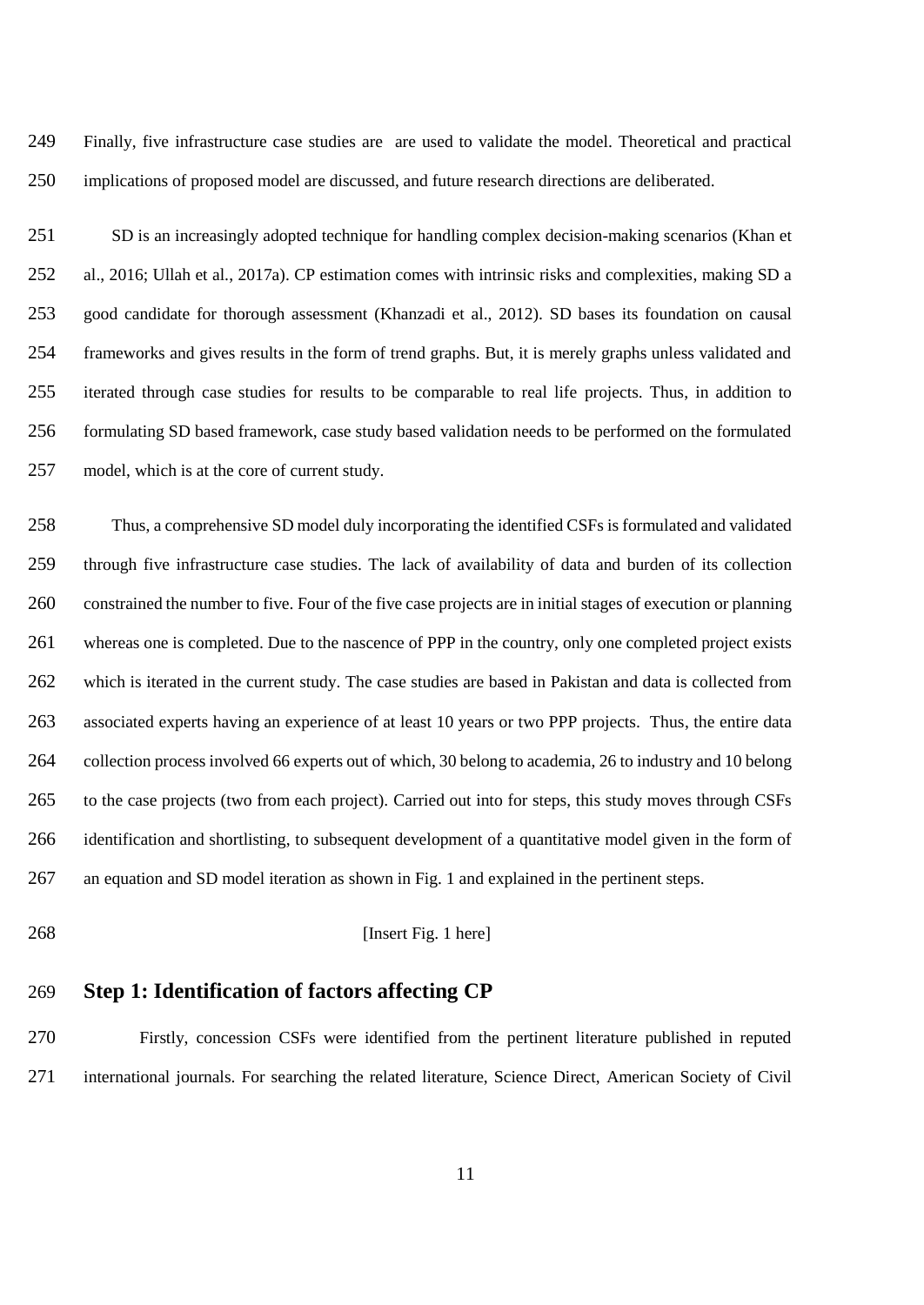Engineers (ASCE), Google Scholar, Scopus, Taylor and Francis, and Emerald databases were used. A total of 121 research publications were consulted to highlight 59 CSFs of PPP concession.

 Then, a two-stage pilot survey was conducted to identify the top 10 factors from those identified by the literature review to be incorporated in further analysis. Both academic and industrial experts were 276 engaged to gather their opinions in 1<sup>st</sup> and  $2<sup>nd</sup>$  stages of the survey, respectively. A questionnaire was developed to ask whether a factor affects the CP of PPP projects or not? The questionnaire was very basic, and respondents were asked to respond in either Yes or No. If their answer was yes, they were further requested to assign a score on the scale of 1 to 10 depending upon the impact of the factor on CP length.

281 The final Global Weight (GW) was obtained by taking a product of Academic Score (AW) and Industry Score (IW) means, as mathematically given in Equation 1.

#### 283 **GW** =  $AW \times IW$  (Equation 1)

285 The  $1<sup>st</sup>$  stage of survey included authors and other academic experts having published at least 3 research papers on PPPs. These experts were contacted through online means. In total, 48 experts were contacted and 34 responses were received. A total of 30 responses were regarded as complete while the remaining were discarded. Thus, the accurate response rate was 62.5% (30/48). In this way, a ranking was obtained based on the opinion of academic experts.

 Further, to complete the cycle of systematic review, 48 industrial experts were engaged in the 291 2<sup>nd</sup> stage mainly through online means. Out of total, 29 responses were received including 26 complete and 3 incomplete responses. Thus, the accurate response rate for this stage was 54.16% (26/48). The experts were mainly the personnel belonging to upper managerial positions of their respective organizations and having an experience of direct involvement in at least two PPP projects or a minimum of 10-years relevant experience.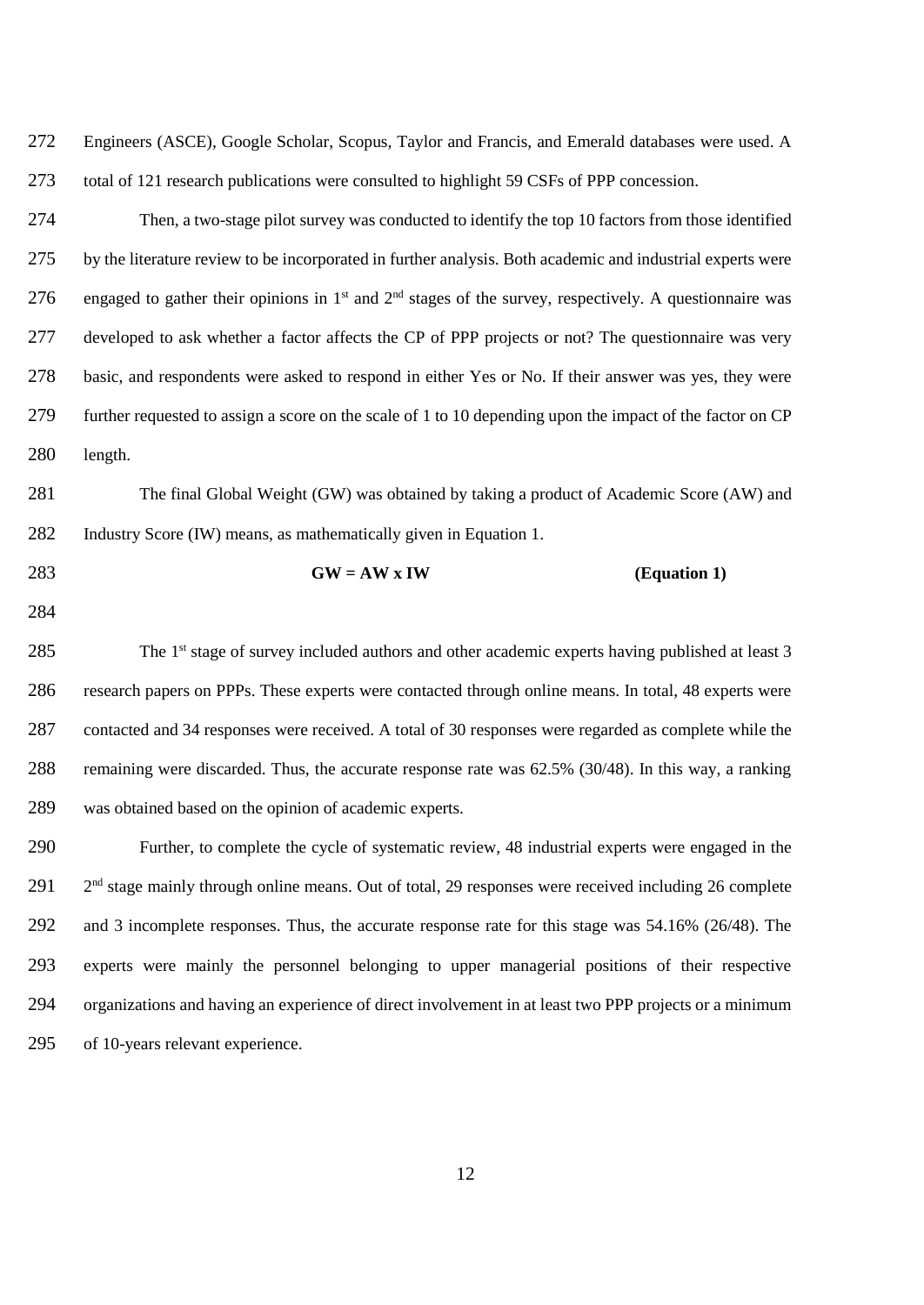#### **Step 2: Development of a quantitative model**

 In this step, a quantitative model is developed for which a functional grouping is performed to reduce the input variables in the equation. So, based on expert opinion, factors such as *income in year*, *return on investment* and *operation revenue in year* are represented by a single variable *PI*. In addition, the factors *construction cost* and *traffic count* are intrinsically included into *NPV*.

 Further, the quantitative model development warrants a relationship between the input and output variables. Owing to the non-linearity, some variables are directly and some are inversely proportional to CP. *Revenue stream* (RS) is inversely proportional to CP (Karim, 2011). The smoother and increased RS ultimately helps in quick recovery of the invested money and hence the CP is reduced proportional to the increase in RS as shown in Equation 2.

$$
306 \t\t \t CP \propto \frac{1}{\text{RS}} \t\t(2)
$$

$$
307 \t\t CP \propto \frac{1}{PI} \t\t(3)
$$

$$
308 \t\t \text{CP} \propto \frac{1}{\text{MS}} \t\t(4)
$$

$$
309 \t\t CP \propto \frac{1}{NPV}
$$
 (5)

 Similarly, PI is also inversely proportional to CP. A project offering more income will intrinsically call for a lesser CP due to a quicker recovery of investment as shown in Equation 3. Likewise, better market conditions reduce the CP as a quick recovery of investment is ensured due to an increased market demand and a stable return on investment (Wang, 2015). Therefore, MS is inversely proportional to CP as expressed in Equation 4. The trend of inverse proportionality continues in the combined factor *NPV* as a greater NPV means a lesser CP (Zhang and AbouRizk, 2006), as shown in Equation 5. Though this is highly debatable due to the dynamic nature of factors constituting NPV, from decision-making perspective, the minimum concession is the point at which NPV=0 whereas an increase in NPV depends upon the acceptable level of internal rate of return (IRR).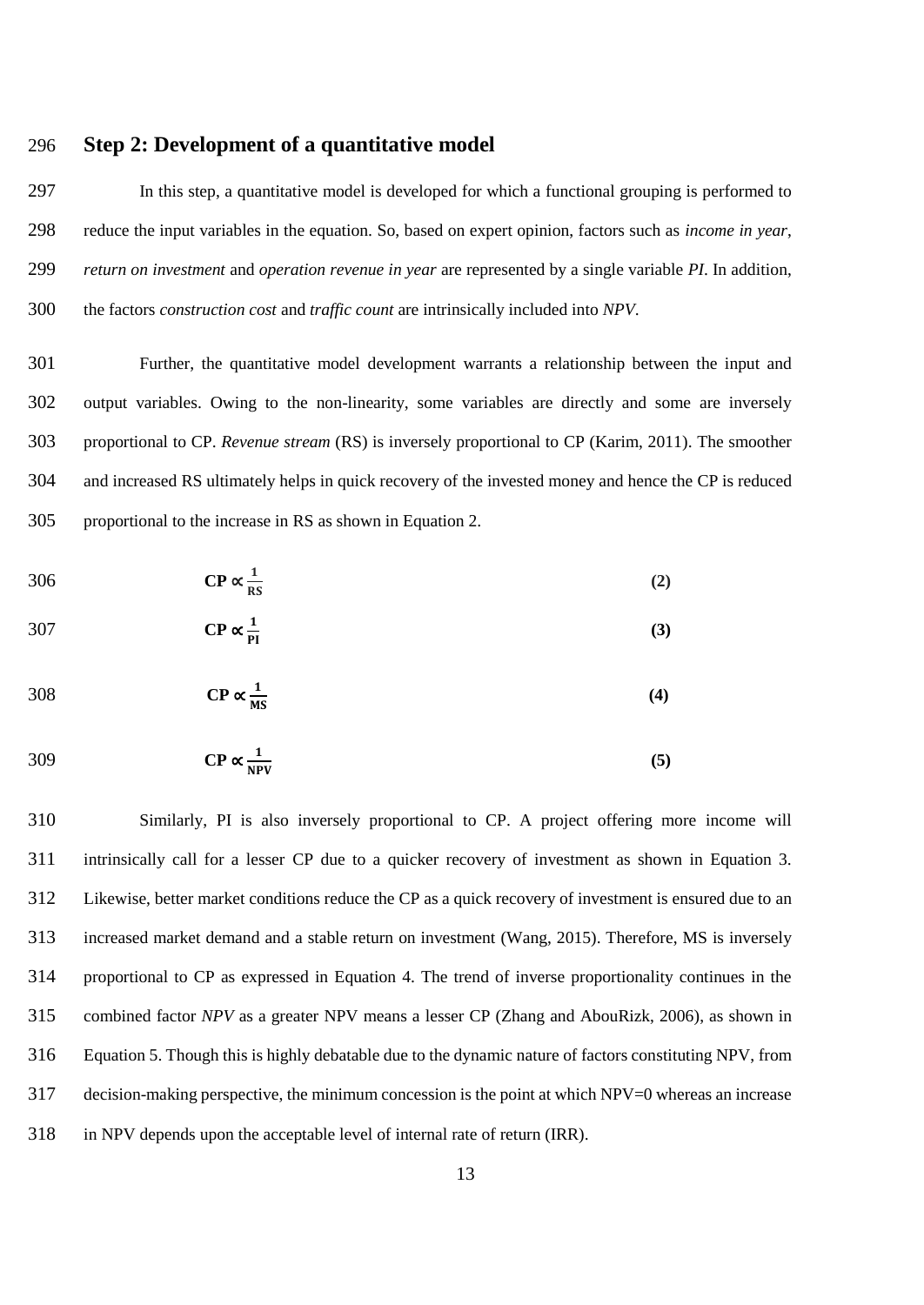On the contrary, *SIR* is directly proportional to CP (Albalate et al., 2013), as shown in Equation 6, since it demands for an added time to concession length in order to cope with unexpected surprises (Alireza et al., 2013). Similarly, the recovery of larger investments calls for a longer CP (De Marco et al., 2012), giving a direct proportionality between the *investment size* (IS) and CP, as shown in Equation 7.

$$
CP \propto SIR \tag{6}
$$

$$
SP \propto IS \tag{7}
$$

 Based on these relationships and the originally sought concession period  $(CP<sub>0</sub>)$ , a quantitative model shown in Equation 8 is developed to attain the modified concession period (MCP). The highlight of this model is the multiplication factor (K) that updates the CP accordingly. Thus, it ensures the dynamism in CP as K can warrant both an increase or a decrease in the original CP<sub>0</sub>.

- 330  $MCP = K \times CP_0$  (8)
- 
- 
- 332  $K = \alpha \times NPV + \sum(\omega)i \times (CF)i$  (9)

333 In Equation 9,  $\omega$  i represents the coefficients (a, b, c, d, ...) of the top critical factors (CF) and  $\alpha$  is the weight given to NPV. It is imperative to mention that traditional CP estimation relies upon NPV. Since this research attempts to incorporate the additional concerns in the concession decision-making, the proposed model can include necessary additional factors to determine CP.

- 
- 338 In this case **CF** =  $\text{RS} + \text{PI} + \text{MS} + \text{SIR} + \text{IS}$

$$
K = (\alpha)NPV + (a)RS + (b)PI + (c)MS + (d)SIR + (e)IS \tag{10}
$$

342 The coefficients  $(\alpha, a, b, c, d, e)$  are obtained through interviews and online questionnaire survey involving 30 professionals with an experience of at least three PPP projects or minimum 10 years of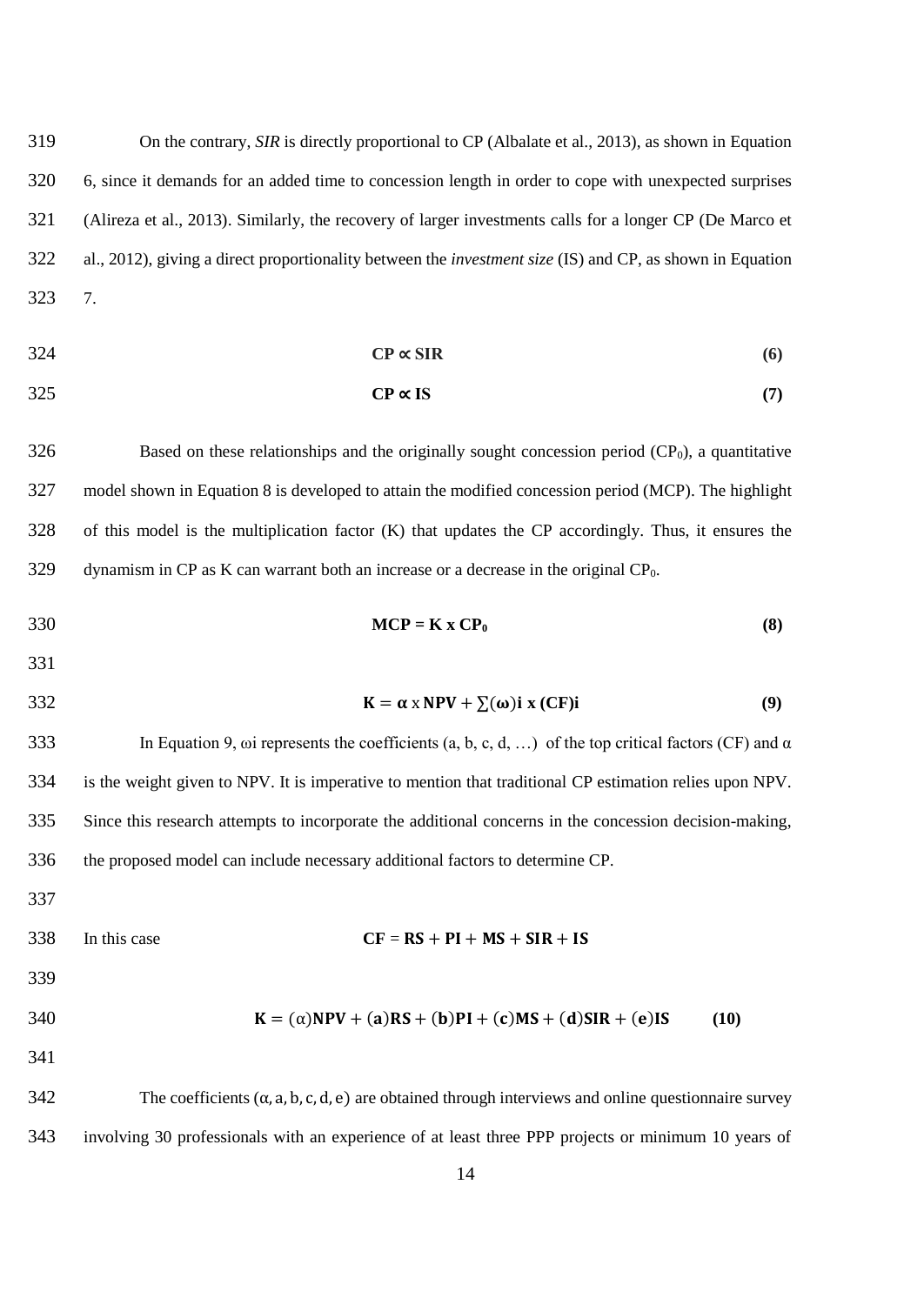direct involvement in PPP projects in senior management capacity. The CSFs weights obtained in the previous steps were sought along with comments over using NPV for CP estimation. Projects not using NPV were not considered for this study. The 40% of surveyed experts were from Pakistan while others were from Middle East, USA, UK, Europe, Africa, Australia, China, India and Malaysia.

#### **Step 3: Development of a qualitative SD model**

 Based on the CSFs and the quantitative model, a generic qualitative SD model was developed. The complexity of the model suggested developing a reduced SD model including the most significant variables (CSFs), combining variables (clusters) including sub systems (NPV and estimation process) and the main system (CP). The model moves forward starting from the very basic factors to their constituent cluster factor which in turn adds into the two mentioned sub systems finally giving the value of K to be multiplied with the main system. The SD models are developed using Vensim PLE ®, a dedicated software designed for modelling one or more quantities that change over time.

**Step 4: Model validation** 

 A total of 5 PPP infrastructure projects were used to validate the developed models. For the sake of overarching effect, the case projects encompass completed, in execution and under planning projects. This allows examining holistic pros and cons of the proposed models.

 The basic details of the case projects such as starting dates, type, length, location, key parties involved, original concession and project costs are presented in Table 1. It can be observed that all case studies are mainly headed by National Highway Authority (NHA) and Frontier works organization (FWO), the prior being the public body and latter being a major concessionaire. Four of the projects are in Punjab province whereas one is in Sindh province. The minimum inclusion criteria for the projects is set at having a CP of at least 10 years to study it thoroughly.

[Insert Table 1 here]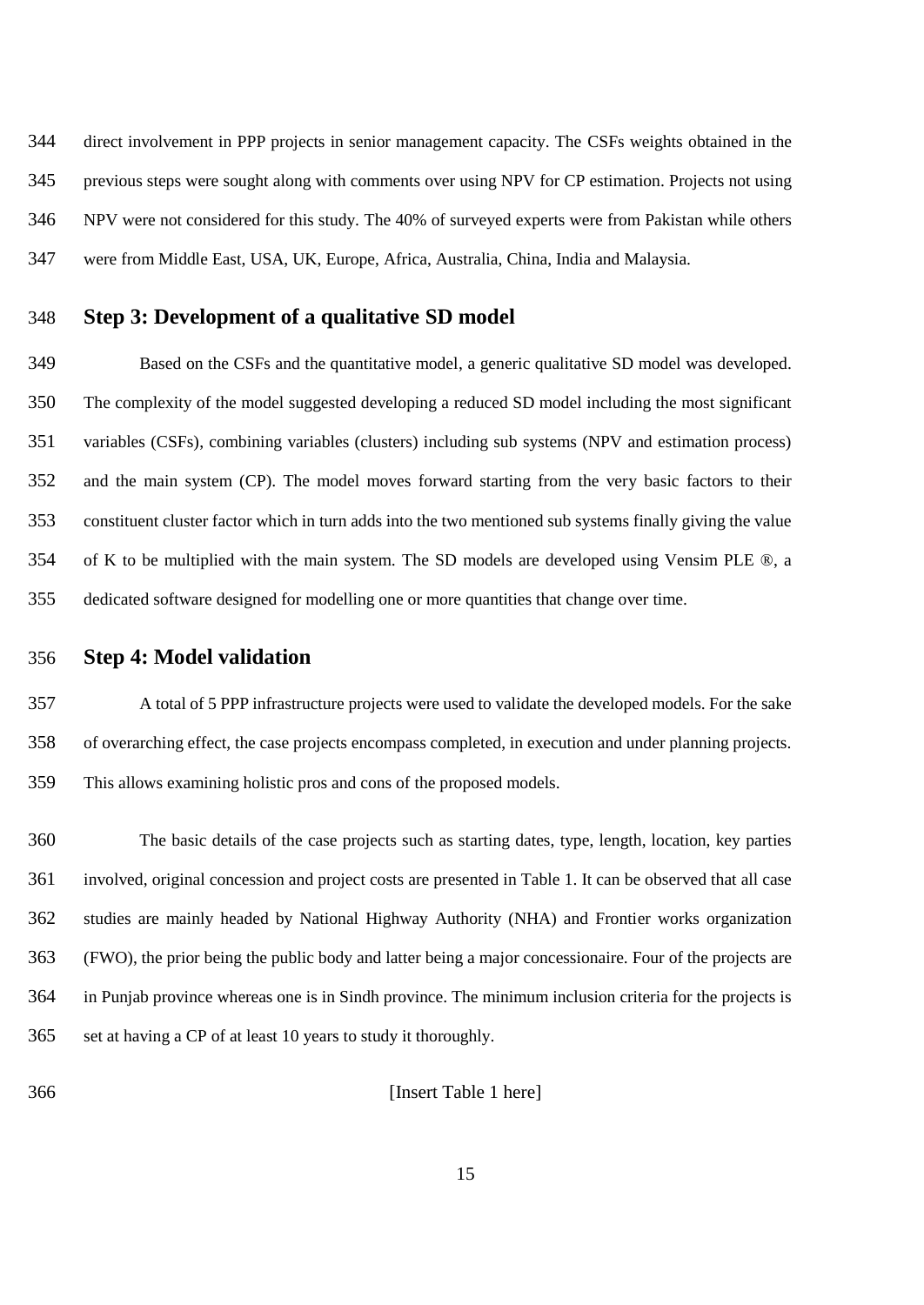To evaluate the weights of the CSFs for each case study, an updated version of the previously used questionnaire survey was utilized with the additional option of an increase or decrease in the value of a CSF over project life cycle. This was done to incorporate the dynamic values of CSFs. Project managers and upper managerial executives were asked to rank and determine the increase or decrease of CSFs for each case study. In case of difference in values, multiple rounds of discussions were performed to reach a consensus and avoid any potential conflict.

**Results**

#### **Factors affecting CP**

 From the literature review, a total of 70 factors were identified, some of which were merged. For example, the factor *constructability* was named as "construction ease", "buildability" and "erecting" in various papers which were merged. Similarly, *traffic congestion* was named as "increase in traffic", "more traffic movement" and "escalated traffic". Thus, 59 factors were used in the questionnaire survey as shown in Table 2.

#### [Insert Table 2 here]

 From the questionnaire survey, the top 10 factors affecting CPs and their weights were determined as shown in Table 3. The factors are arranged based on the global (overall) weights. *RS* is top ranked factor because PPPs involve huge investments that add to serious financial complications, attracting academic research. Industry is also concerned about its finances and assigns high value to this factor. Similarly, risk in PPP arise from many sources including complex relationships, legal aspects, huge stakes and stakeholder satisfaction, making it a significant factor (Osei-Kyei and Chan, 2017). Further, the scores from both AW and IW were harmonized and converted to the same scale (out of 10). Thus, the value 7.438 for *RS* means that it has a score of 74.38% in AW. The IW score was obtained directly on a scale out of 10 so no conversion was required.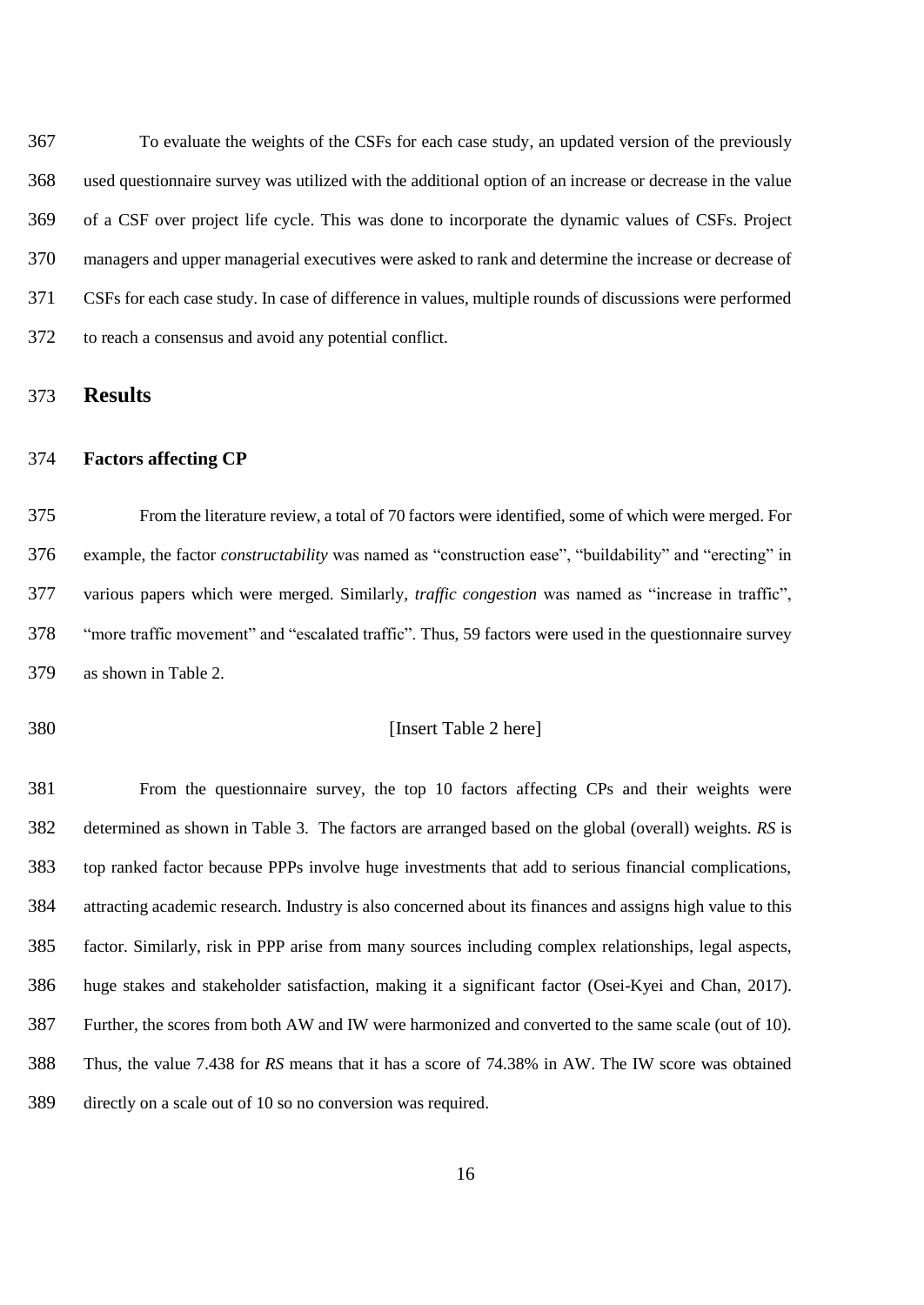#### [Insert Table 3 here]

 The top 10 factors were reduced to six factors as shown in Table 3 in which the percent effect shows the normalized influence of a factor on the concession decision and formulates the weight given to the factor in the developed model. For normalizing the factors scores, overall score was calculated by adding all values and then finding their percent contribution out of 1 so that the overall factors values will sum up to 1 in the absence of any external factor. The merging is carried out based on the functional similarities and discussion with the experts. This was done to reduce the number of factors and eliminate the confusion of certain factors pointing to the same thing.

 Table 4 indicates that NPV receives the highest effect. This means that the experts are inclined towards using NPV based assessment of concession which is in line with the existing literature. Keeping 400 this in view, NPV value is fixed in all case projects and remaining are sought while collecting data. Also, changing NPV will mean challenging existing published frameworks which is not the aim of this study, rather it incorporates additional CSFs. Further, the aim is to induce dynamism in CP estimation.

#### [Insert Table 4 here]

 By substituting the values of percent effect in corresponding variables given in Equation 10, the following equation is obtained.

 $K = 0.29$ NPV + 0.29PI + 0.14RS + 0.14 SIR + 0.08MS + 0.07SI

#### **SD model**

 Based on the previously described methodology, the proposed SD model to estimate modified CP is developed (see Fig 2). The positive or negative influences of each factor are defined with the "+" or "-" signs. For example, the *traffic count* positively effects the *NPV* of a project and is marked with a positive sign. Similarly, *construction costs* negatively affect the *NPV* as evident from the corresponding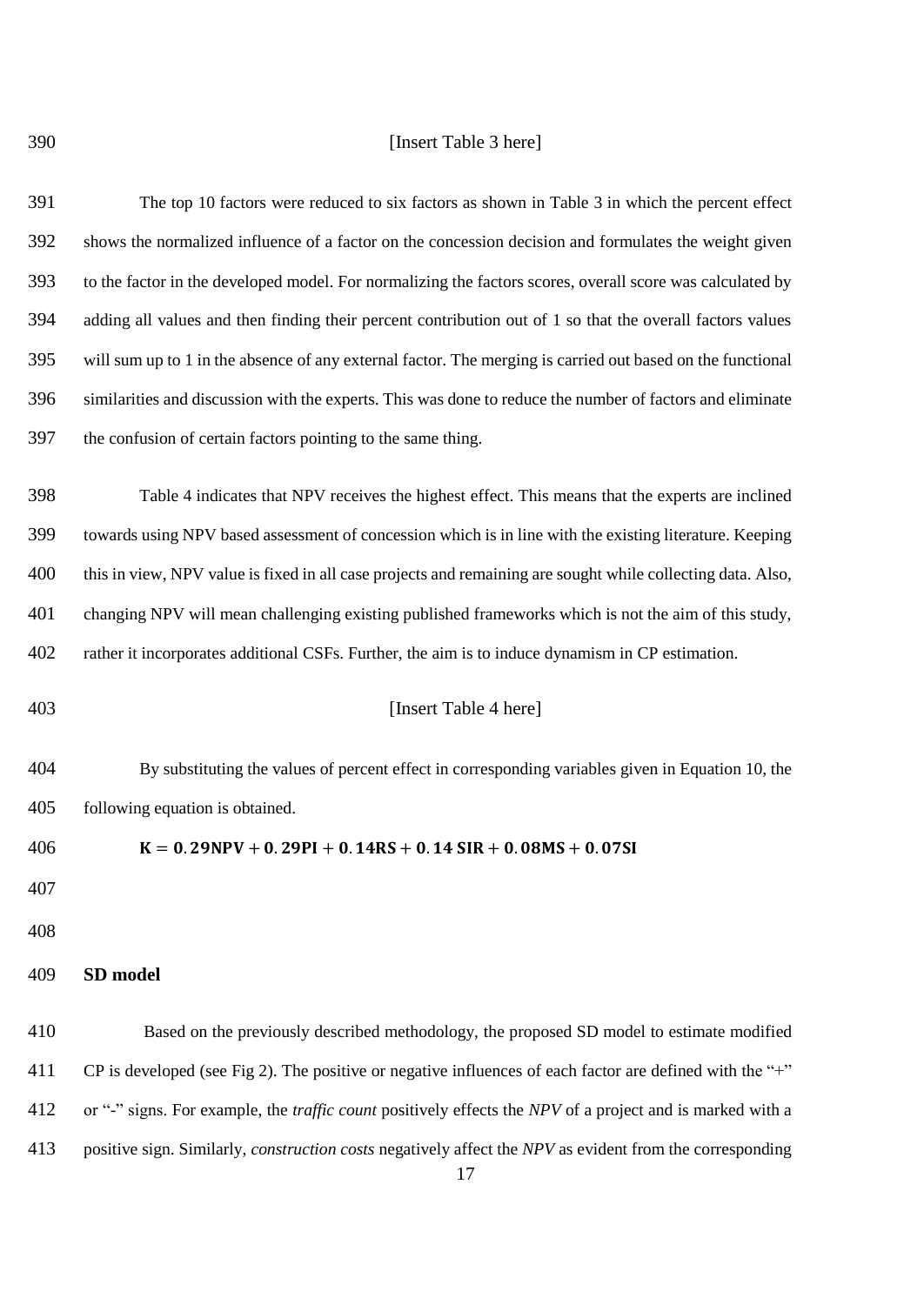sign. Thus, all the factors have been marked accordingly to represent their positive or negative influence on CP. These influences result into reinforcing and balancing loops whose combination keeps the system in a natural balance.

$$
^{417}
$$

#### [Insert Fig.2 here]

 Adopting the FIDIC price adjustment formula (PEC, 2009), the value of K comprises of fixed as well as adjustable portions. The formula fixes 35% cost items and allows for a variable portion of 65%. Since the formula caters for the factors in the same way as intended by the developed model, its logic can be borrowed for the current study. For example, in the formula, 35% items are fixed in any case and should not be disturbed. Following the same lines, the developed model fixes 29% influence of decision for NPV based on the survey responses. The remaining 71% can be varied based on the 424 identified CSFs and their localized percent effect. Thus, the value for K will be between 0.29 to 1.71 with 1, as the normal value in expected circumstances, 0.29 meaning a 100% decrease and 1.71 meaning 426 100% increase in the value of  $CP_0$ .

 Furthermore, the values for the factors should always be used in portion of 1 and added to or subtracted from 1 depending upon the relations shown in equations. For example, in case of a project being 20% riskier than normal, the CP value will be factored in at 1.2. This value will be multiplied with 430 the corresponding coefficient to get the value of K. Similarly, in case of the expected PI being 20% more, the CP value will be factored in at 0.8. Thus, the range is fixed and cannot be altered due to both mathematical and simulation limitations. Other ranges can be explored in future studies.

 Based upon these logical constraints and the quantitative model, the SD model is developed. For the synthesis and validation of the proposed model, various iterative simulations are run under best, worst and normal values. Based on the triangular distribution, corresponding input values are provided to 436 achieve graphical results. The input values are in the range of  $0 - 2$  with 1 being the normal value. In all cases, a test concession of 20 years is simulated. The resulting graphs display the number of years on vertical axis where ranges are shown on left side and exact year on right. Start and end years of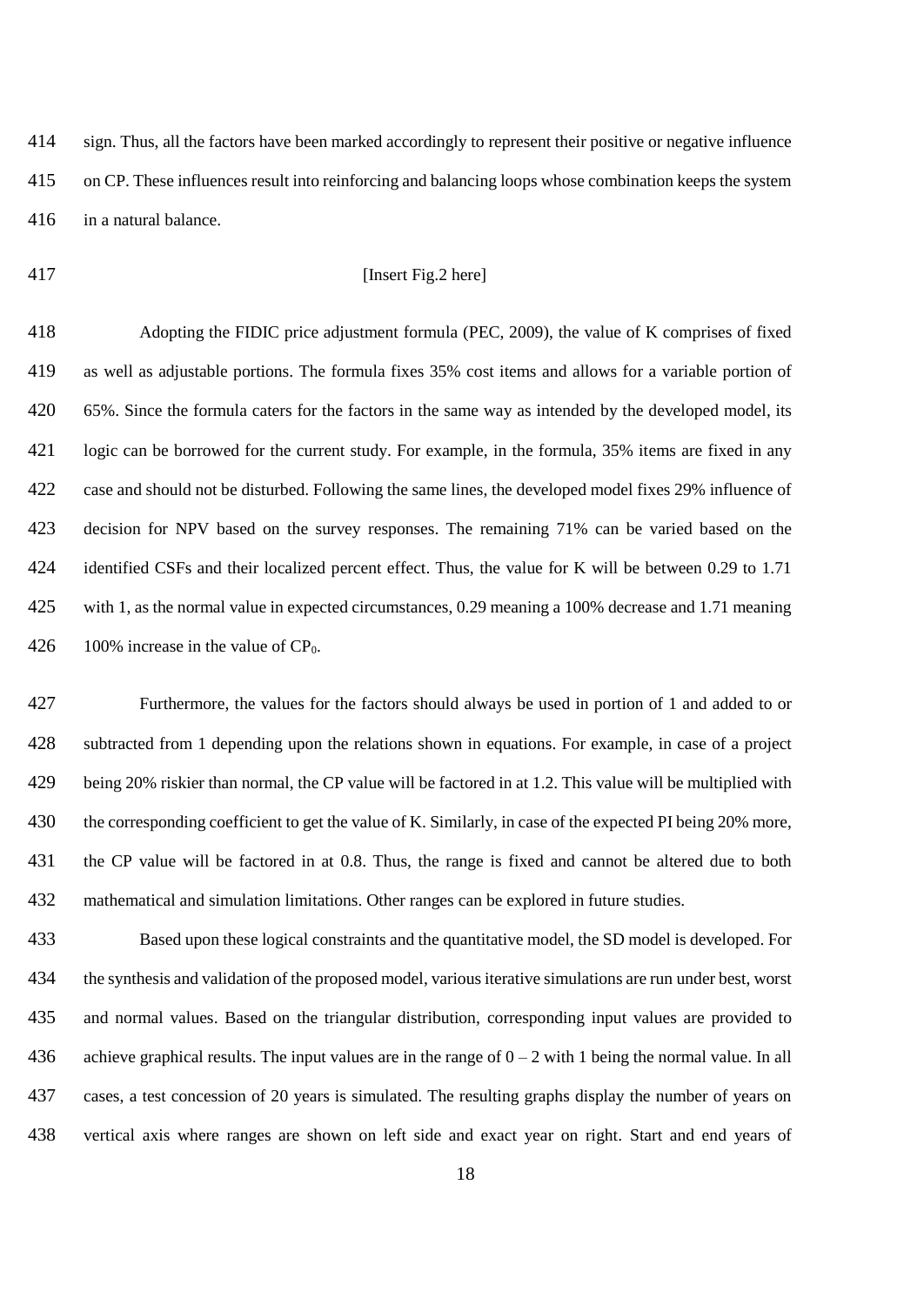concession are shown on the horizontal axis. The dark lines refer to the trend for concession whereas lighter lines show the randomized values at any point in the project life cycle. It must be noted that the system was not restricted to a particular value but a range of three-point random values was used as an input, giving a random pattern. To make sense of graphs, focus must be on the trend lines which is the actual CP pattern. Fig. 3 shows that the maximum allowable extension for an original period of 20 years is 34.2, which is quite logical since the system allows for 71% extension in the light of proposed model. In addition, the maximum reducible length of this concession is 5.8 years due to 29% fixed portion. Thus, the system is working in accordance with the developed equation with maximum allowable extension between 0.29 and 1.71.

#### [Insert Fig. 3 here]

 To make it further understandable, the maximum extendable and reducible lengths of CPs were checked separately. This was achieved with two-point iterations with values 0 for obtaining maximum reduction and 2 for maximum extension. The resulting graphs are shown in Fig. 3. The maximum allowable extension is graphically represented using values of 1 for the 20-year project and 2 for the factors to show the extension. The red trend line and corresponding pattern refers to the 20-year concession whereas the blue trend line and corresponding pattern refers to the allowable extension.

#### **Model validation**

 After obtaining the trend lines for maximum possible variations in the CP<sub>0</sub>, the model is validated using five case studies. The case study projects were simulated using the developed model based on the increase (I) or decrease (D) in the value of a particular factor from inception to its current state, the 459 corresponding K and the  $CP_0$  to obtain the MCP. The increase or decrease incorporates the dynamism in values as at any particular time; there can be an increase or decrease in the value of a CSF that can be catered for in the upcoming revision of CP. Thus, CP can be revised accordingly to ensure a win-win situation for both public and private entities. Project managers and upper managerial executives ranked and determined the increase or decrease of each CSFs for each case study. In case of difference in values, multiple rounds of discussions were performed to reach a consensus. Table 5 presents the accorded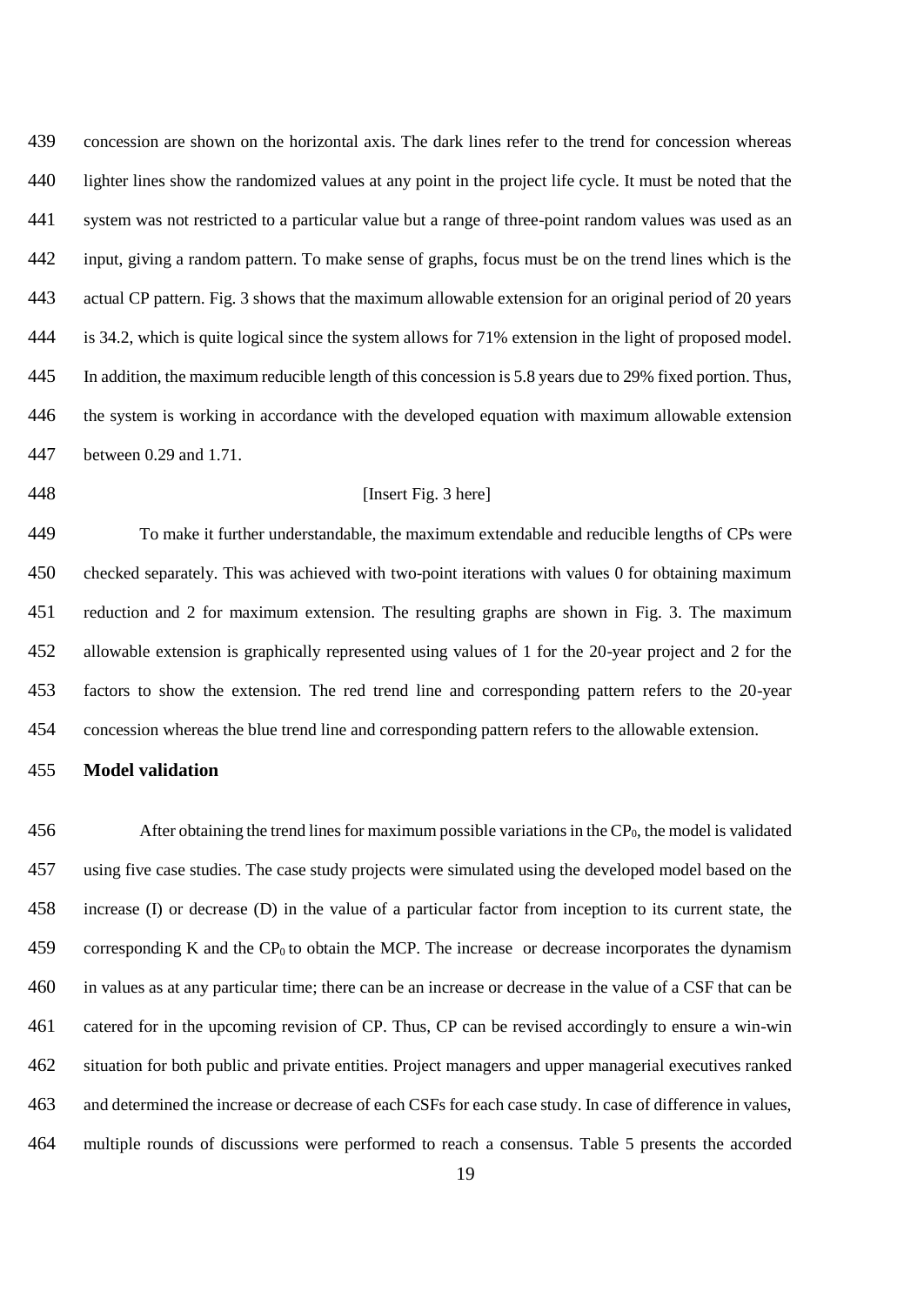factors for each project. For example, the first project observed an increase of 11% in its *RS* as reflected in corresponding RS column. The resulting K value indicates a reduction in the original concession. Similarly, the second project shows a decrease in IS and SIR and increase in RS and PI which are reflected in its MCP using obtained K value. Detailed simulation output is shown in Fig. 4.

#### [Insert Table 5 here]

 Although an initial CP of 10 years was awarded to Project 1, the payback was achieved in almost half of that time. According to the findings of this study, the post-feasibility studies conducted in 2015 revealed an interesting pattern of recovery according to which the project concession was overestimated. Then, the CP was revised with mutual consent and handed back to NHA only in 6 years in 2015. The 474 calculations suggest a justified CP of 6.1 years as shown in Fig. 4. The red trend line refers to  $CP_0$  and 475 the blue line to MCP. The calculation only strengthens what was already known in this scenario. The key factor leading to the success in this project was its substantial payback in the form of large toll volume due to existing higher traffic. Further, owing to positive socio-political conditions, the market was supportive. In addition, the smaller project size, the less complicated nature, brownfield construction and easy access approach due to non-proximity with any urban area aided to the quick financial recovery. Had a proper procedure been followed in the planning phase or a revision mechanism for CP existed, the project could have been realistically planned to award a justified concession or revise it accordingly.

#### 482 [Insert Fig. 4 here]

483 Project 2 was an extension of an existing route with tolling as the source of major income. The  $CP_0$  was 25 years based upon local experience. As per the findings, it seems that the project would have been justified even if a CP of 24.5 years was committed, under the existing conditions. This reduction in concession is associated with an average growth of 30% in the number of vehicles or transportation means during years 2003 – 2005. No route promotion was required to attract new traffic as the route was already well established. High tolling is possible during the years of concession. The companies involved in construction have high expertise in field of highway construction. Based on this finding, it can be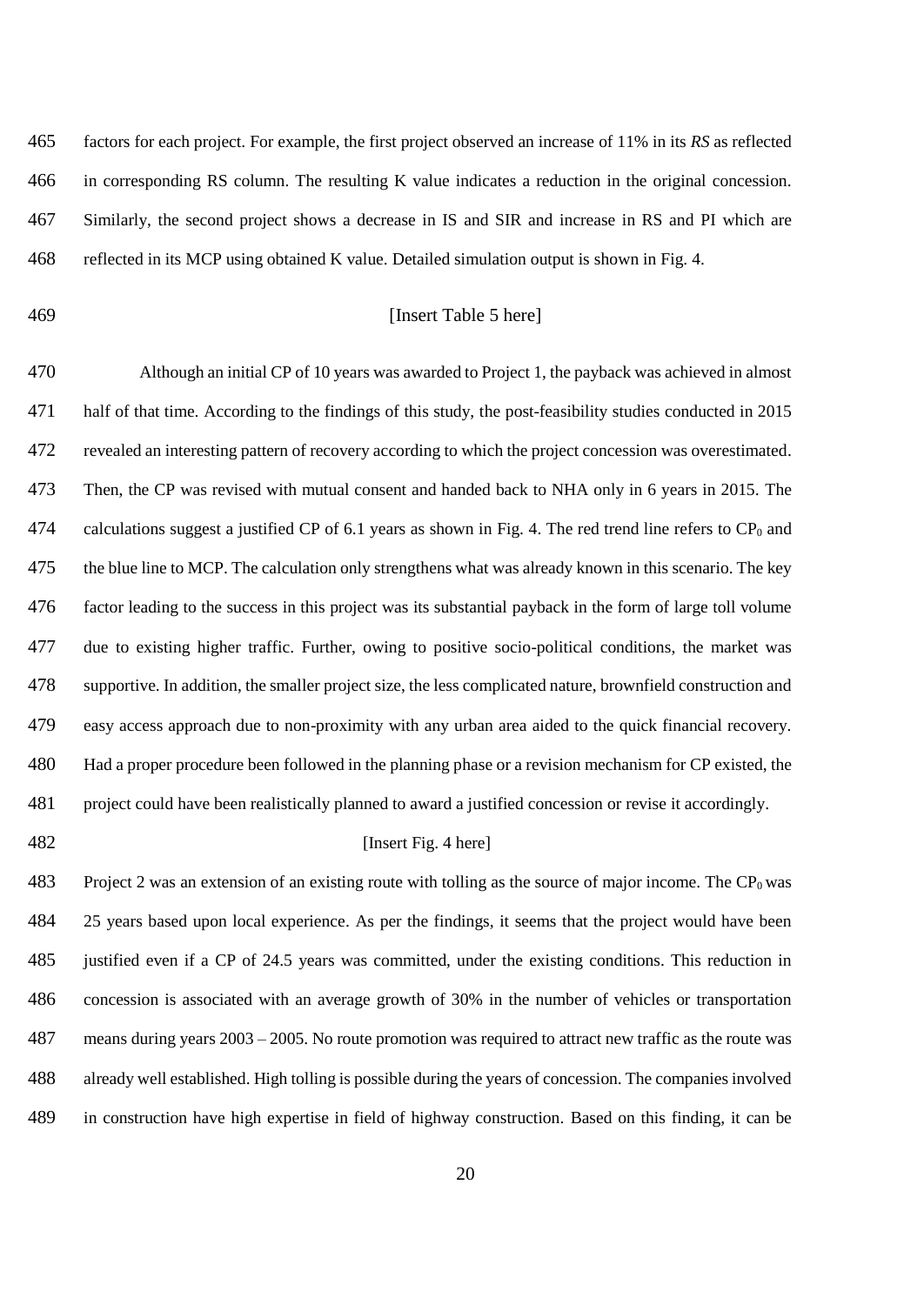recommended that if the above conditions prevail, the CP can be shortened. In the current form, the concessionaire seems to have been incentivized for committing to the project. It must be appreciated but not at the cost of opportunities for public revenue generation. This warrants dynamism in CP which is at the core of this study.

 Project 3 output suggests that based upon the current situation, the CP must be increased to almost 20.5 years to incorporate the additional risks and decreasing RS. Keeping in mind that only three years have passed since the start of construction, the situation seems very alarming and demands to keep the concession in check, otherwise the project will need extension for proper financial recovery or may fuel disputes among the key stakeholders. Among other factors, PI and MS balance each other because of soon-to-be-constructed interchanges and, subsequently, more toll production. Therefore, there will be no overall change in expected motorway usage. The main reason for the increase in CP can be linked to the lack of coordination and communication between the stakeholders as quoted by the PM representatives, and the increased risks of rework due to poor quality management and schedule crashing. In a follow-up inspection, non-conformance was issued for a 6 km patch and reconstruction notice was served. This validates the findings of the model and points to early corrective actions or otherwise concession extension will be required.

 Project 4 originally sought CP of 25 years. Due to risky nature of project because of lack of proper tolling, prequalification technique was used for shortlisting the potential contractors. The PI is supposed to follow the tolling stream mainly along with government subsidiessince tolls are not expected to entirely meet the contractor's expenses. The total project cost was estimated at PKR 52 (USD \$ 0.50) billion. An amount of PKR 18 (USD \$ 0.17) billion was committed by the Ministry of Planning and Development under Viability Gap Funding (VGF) while PKR 5 (USD \$ 0.048) billion will be lent by the Ministry of Finance to NHA. The accumulated sum of PKR 23 (USD \$ 0.22) billion will be provided to FWO as financial assistance over the construction phase. The results indicate that the CP should be increased to 27.04 years to incorporate the additional financial risks associated with the project due to lack of tolling and required traffic. Furthermore, since it is a greenfield construction, project risk is high.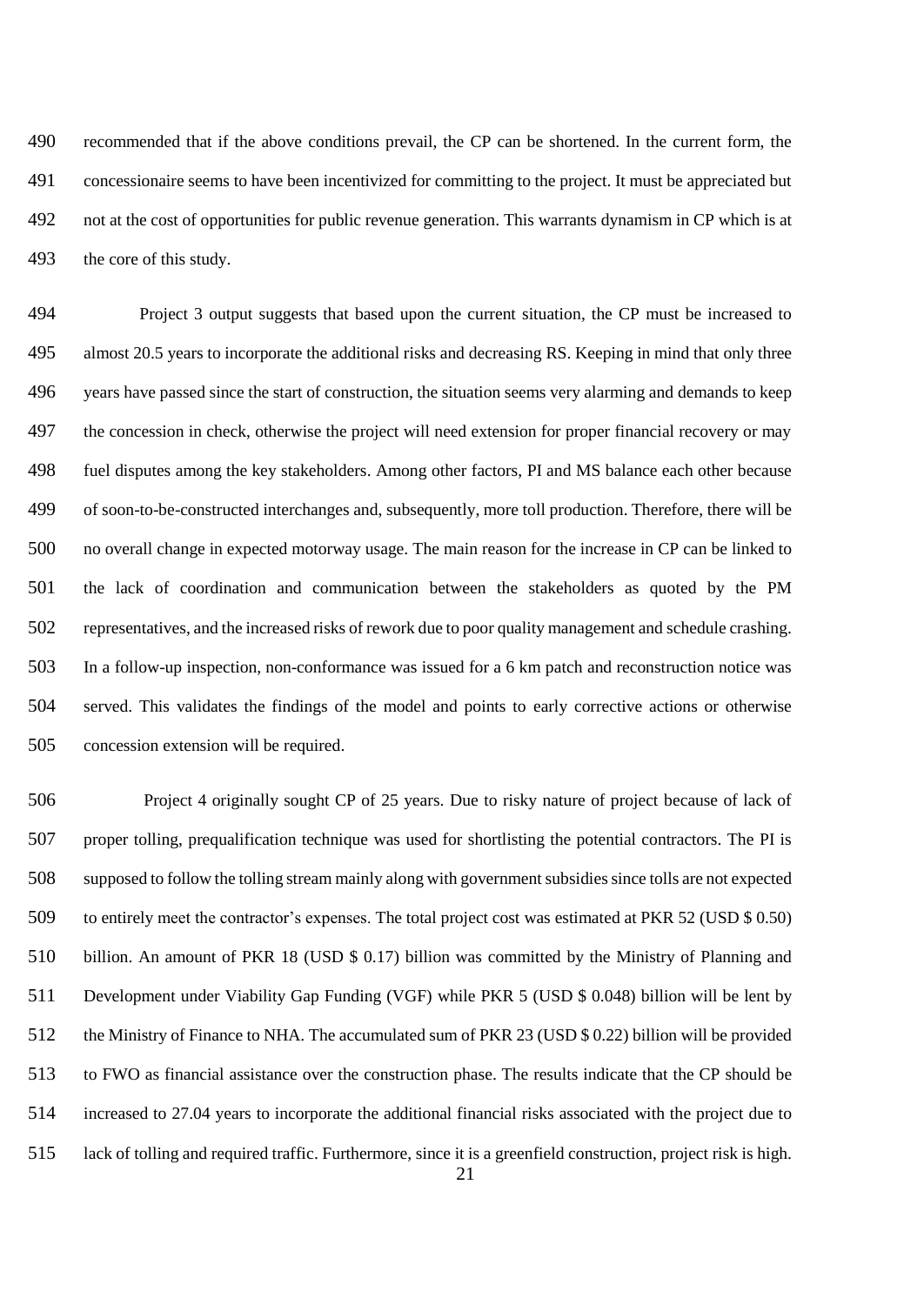Thus, the originally determined CP is not feasible for the project and is recommended for revision based upon the findings.

 Project 5 is considered as an ill-fated and highly convicted project due to previous procurement failures, serving as a bad example of project planning. Since the project could not start in last three procurements, its cost has jumped from an originally estimated value of PKR 7 (US \$ 0.067) billion in 2005 to latest value of PKR 36 (US \$ 0.34) billion in 2015. The main reason for unsuccessful procurement is lack of political will of prime stakeholders. The socio-political complexity in the form of land acquisition has been one of the primary issues in this project. As a result, the government awarded the project to FWO, which is a state-owned enterprise with similar success stories to its credit. The input values were obtained from project experts in accordance with the previously mentioned experience guidelines. The simulation results, shown in Fig. 4, point to an increased CP of over 28 years. This increase in concession is directly associated with increased risks, deteriorating MS and lesser revenue availability. The concessionaire confidence is also disturbed by the project history of previous failures to start as reflected by the values assigned to each factor. In case these conditions prevail, the findings advocate a concession extension up to 28.2 years for incorporating the increased risks and poor MS.

#### **Discussion**

 The findings of simulated case projects show that considering all risk in concession estimation is a challenging task due to data demands and analytical complexities. The proposed methodology advocates revisiting the originally awarded concessions to accommodate complex emergent risk. This points to a weak PPP system in the country which is primarily due to a recent focus to this delivery mechanism. The system is infested with weak legal, contractual and methodical mechanisms. Since only one PPP project has completed its concession, the possible documented repercussions cannot be discussed with proper reference. This study highlights the upcoming problem of possible concession extension which can cause disputes. Therefore, proactive management is required to get the projects back on track by either developing contingency plans or increasing the concessions as highlighted by the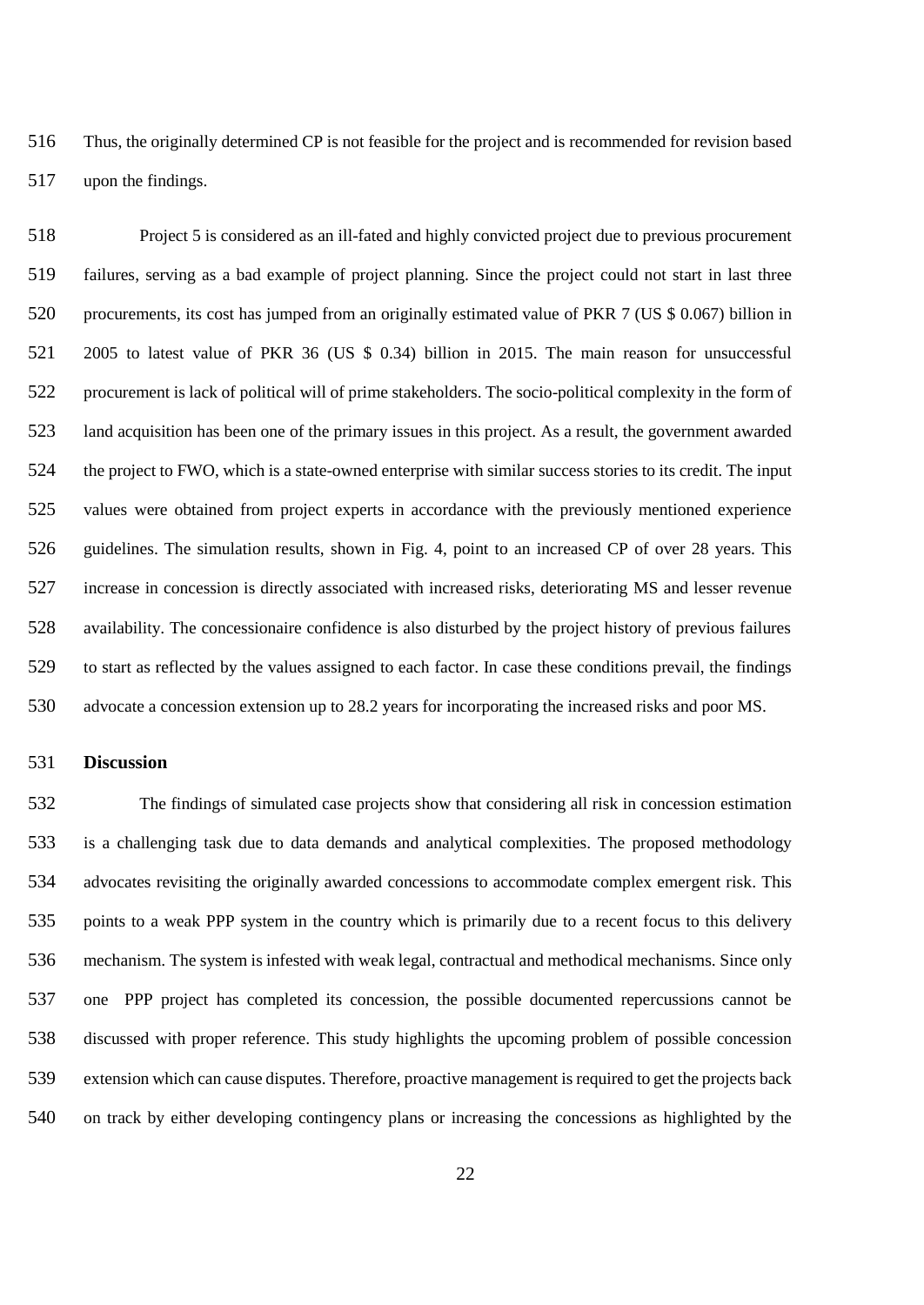findings. The inability to do so may result not only in failure of specific projects but will paint a negative picture of entire PPP procurement capability of the concerned authorities. Such negative image will discourage the investors who may otherwise be agents of running the engine of economy and uplifting the social standards by providing jobs and better infrastructure (Rahmani et al., 2017) . The proposed model can be used for verifying an estimated concession and dynamically revising it at regular pre- agreed intervals. This will help the local stakeholders in realistic concession assignment and subsequent modification. Other market segments can modify the model according to their contextual needs and priorities.

 As mentioned, the revision mechanism along with incorporating the strategy offered by this study may help rationalize the concession lengths. This may result into increased investor confidence in two ways: working out holistic concession agreement that considers the locally focused CSFs and ensuring timely recovery of capital as well as interest due to realistic assessment at planning stage and reliable monitoring during project life. The elated confidence will boost the infrastructure procurement, resulting in better and economic constructed facilities.

 The agencies will also benefit in the form of better estimate of total project cost during the pre- feasibility phase where the financial evaluation is performed due to country-specific factors that affect private and public stakeholders. With this knowledge, public agencies may better perform the concession negotiation and set the toll rules keeping in view not only the present economic conditions but also the financial projections (Ullah and Thaheem, 2017). End users will benefit in the shape of nominal tariff charges and improved quality of service as the probabilistic analysis, in the light of performance curves, will dictate the maintenance and rehabilitation decisions ensuring top-quality road conditions resulting in reduced travel time and improved ride quality. Thus, the models provide reliable estimation and reassessment of CP at any stage within the project life cycle.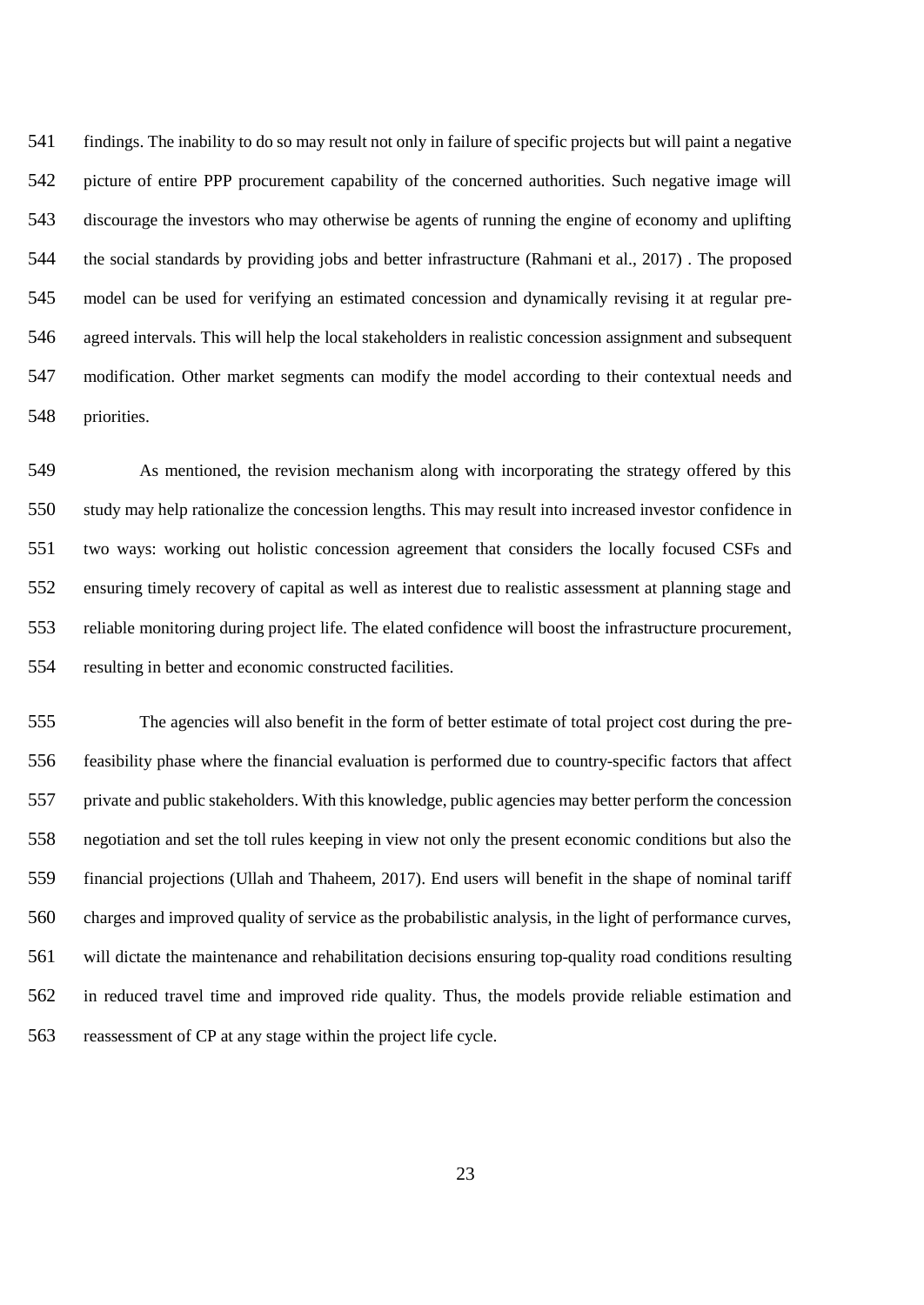#### **Conclusions**

 This study identified 59 CSFs that affect CP. The results of the survey of 26 industrial and 30 academic experts determined that the *NPV, PI, RS, SIR, MS and IS* are the most influential aspects with a minimum of 8% influence by *MS* and *IS*, and a maximum of 29% by *NPV*. Further analysis shows that NPV received the highest value which is in accordance with the published literature, and its association with financial concerns and return, which is seemingly the top priority in PPP projects.

 Additionally, a quantitative model based on the top influential factors was developed and served as an input to develop a SD model to determine the CP under the influence of CSFs. Since the existing models are not capable of meeting the increasing complexities and demands of PPP concessions and a universal model may not be the best solution, the proposed model solves this dilemma through localized CSFs. The proposed model was validated by simulating five local case studies of completed and ongoing infrastructure projects with a minimum concession of 10 years to forecast the required concession under current circumstances.

 The case projects 3, 4 and 5 indicate that due to non-considerations of the identified CSFs, an extension is necessary. The reasons for this anomaly extend from quality management to risky greenfield construction, lack of promotions and interests of the public bodies in the form of local PPP policies. The projects in initial stages of execution can still be controlled if the identified CSFs are incorporated, otherwise extension will be the only way out as shown by the simulation results. Further, the conclusions are strengthened by the findings of project 1 which clearly highlights an erroneous CP assessment and had it not been the concessionaire presenting the idea of transfer, the project would have been a failure based upon post completion assessments. Project 2 is the only project demanding concession reduction pointing to its better assessment mainly due to the increased traffic and more usage of the route.

 The key takeaway from this study is the introduction of dynamic CP modification model. Thus, a CP can be estimated properly if localized CSFs used in this model are incorporated that may be changed per local requirements. Even if due to some unforeseen reasons, an unrealistic CP is estimated, the model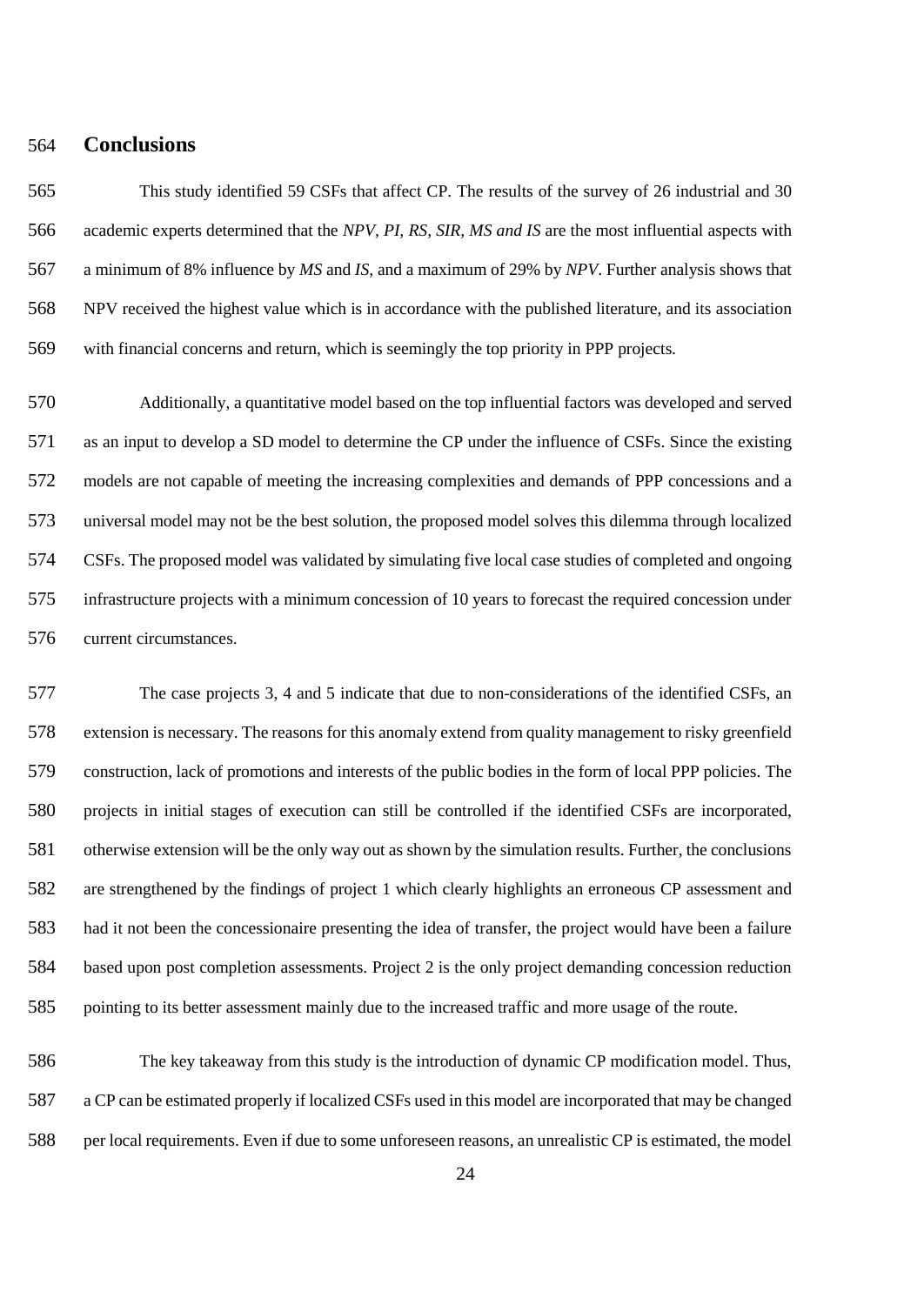provides a dynamic recovery mechanism where the CP can be revised after a pre-agreed interval on regular basis. This will not only ensure that project is progressing well but also entail the ever-required partnership and win-win situation for both parties. If the project is progressing well and pre-agreed (NPV based) recovery can be achieved in lesser time than original CP, the CP can be reduced otherwise incase of poorly performing project (not a contractor default) but changed conditions or poor original CP estimate, the CP can be increased to ensure a no-loss to the private entity. Thus, it will increase the investor's confidence in the public authorities by ensuring a no loss situation in case of no default. This will repaint a positive image of PPPs and attract more private investment which is an asset for the developing countries.

 Due to the limited results of the real-life PPP projects, the potential repercussions of unrealistic concession assignments are not known. Therefore, in the face of complex emergent scenarios, this study suggests the local practitioners to proactively manage the concession risks. The proposed models, treating the CP as a dynamic concept, contribute to a more transparent concession system by introducing the possibility of systematic modification and enhancing the chances to achieve a win-win scenario. It is the first step towards enhancing the CP revision in developing countries and further exploratory studies are required to enrich its potential by incorporating the effects of social welfare and user expectations on CP length. The proposed model is highly adaptive and flexible, allowing to incorporate additional factors. Furthermore, the management research being ontological in nature will always be subjective which may allow for disagreements as the current study is largely influenced by the experts from developing countries with limited resources and unique constraints. The study can yield different results when repeated in a different context and is thus a future direction for expansion of proposed model.

#### **References**

- Akintoye, A., and Chinyio, E., (2005), "Private Finance Initiative in the healthcare sector: trends and risk assessment". *Engineering, Construction and Architectural Management, 12*(6), 601-616.
	-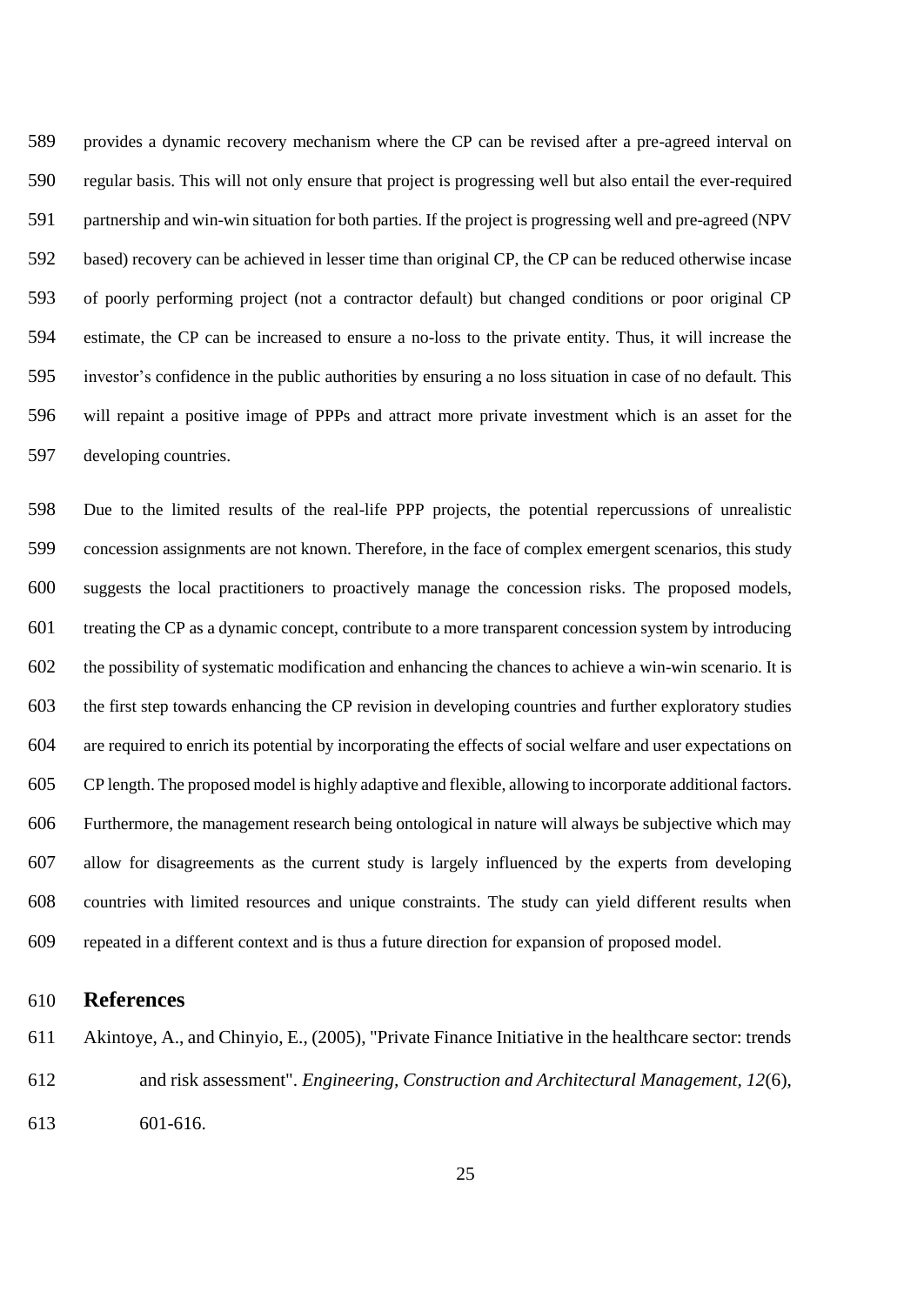| 614 | Akintoye, A., and Main, J., (2007), "Collaborative relationships in construction: the UK |
|-----|------------------------------------------------------------------------------------------|
| 615 | contractors' perception". Engineering, Construction and Architectural Management,        |
| 616 | $14(6)$ , 597-617.                                                                       |

- Albalate, D., Fernández, L., and Yarygina, A., (2013), "The road against fatalities: Infrastructure spending vs. regulation??". *Accident Analysis & Prevention, 59*, 227-239.
- Albalate, D., Bel, G., Bel-Piñana, P., and Geddes, R. R. (2015), "Risk mitigation and sharing in motorway PPPs: A comparative policy analysis of alternative approaches". *Journal of Comparative Policy Analysis: Research and Practice*, *17*(5), 481-501.
- Alireza, V., Mohammadreza, Y., Zin, R. M., Yahaya, N., and Noor, N. M., (2013), "An enhanced multi-objective optimization approach for risk allocation in public–private partnership projects: a case study of Malaysia". *Canadian Journal of Civil Engineering, 41*(2), 164-177.
- Carbonara, N., Costantino, N., Gunnigan, L., and Pellegrino, R., (2015), "Risk management in motorway PPP projects: Empirical-based guidelines". *Transport Reviews, 35*(2), 162- 182.
- Carmona, M., (2010), "The regulatory function in public-private partnerships for the provision of transport infrastructure". *Research in Transportation Economics, 30*(1), 110-125.
- Cheung, E., Chan, A. P., and Kajewski, S., (2010), "Suitability of procuring large public works by PPP in Hong Kong". *Engineering, Construction and Architectural Management, 17*(3), 292-308.
- Cruz, C. O., and Marques, R. C., (2012), "Risk-sharing in highway concessions: contractual diversity in Portugal". *Journal of Professional Issues in Engineering Education and Practice, 139*(2), 99-108.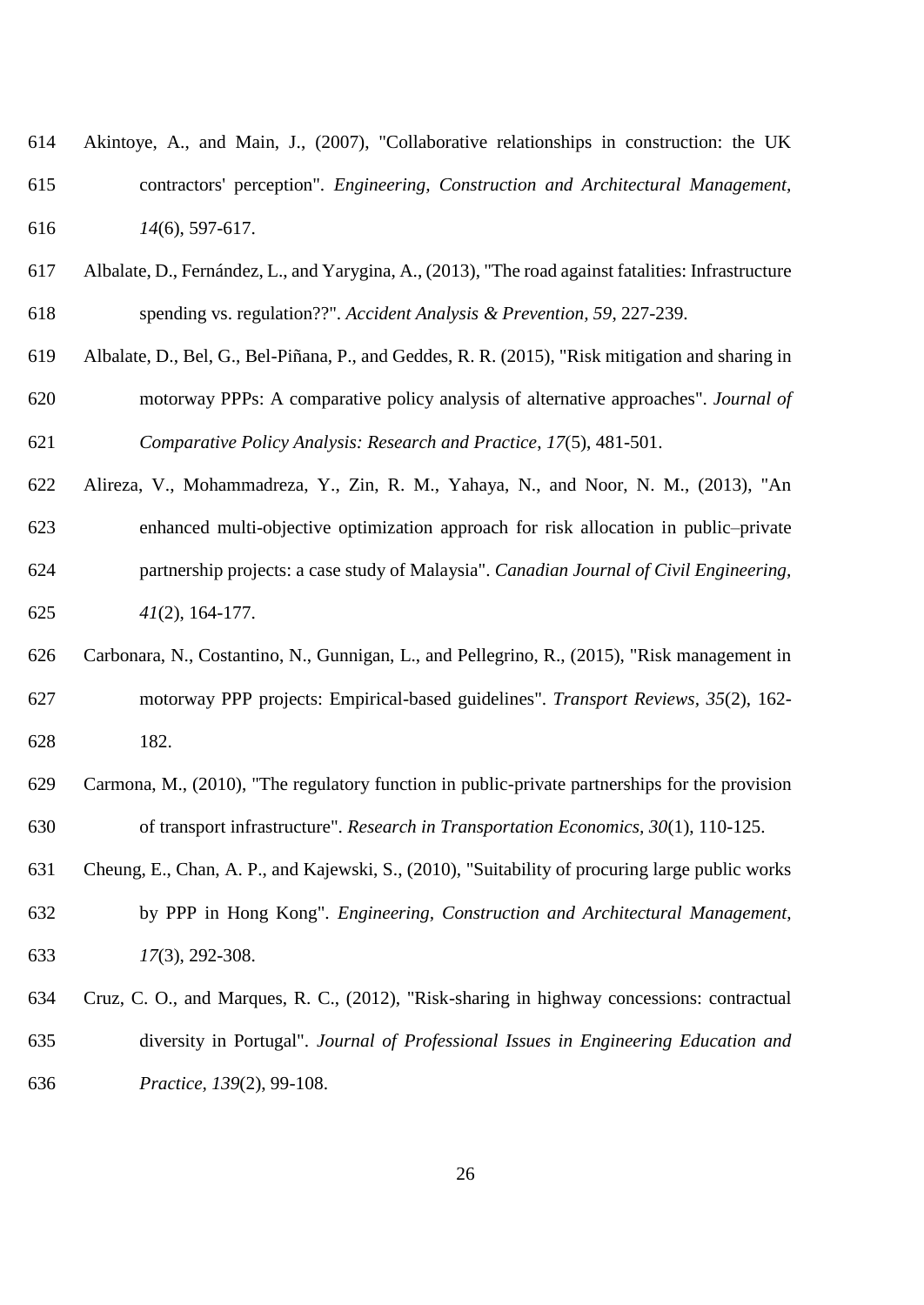- De Marco, A., Mangano, G., Corinna Cagliano, A., and Grimaldi, S., (2012), "Public financing into build-operate-transfer hospital projects in Italy". *Journal of Construction Engineering and Management, 138*(11), 1294-1302.
- Ding, Z., Yi, G., Tam, V. W., and Huang, T., (2016), "A system dynamics-based environmental performance simulation of construction waste reduction management in China". *Waste Management, 51*, 130-141.
- Domingues, S., and Zlatkovic, D., (2015), "Renegotiating PPP Contracts: Reinforcing the 'P'in Partnership". *Transport Reviews, 35*(2), 204-225.
- Edkins, A. J., and Smyth, H. J. (2006), "Contractual management in PPP projects: evaluation of
- legal versus relational contracting for service delivery". *Journal of Professional Issues in Engineering Education and Practice, 132*(1), 82-93.
- Gurgun, A. P., and Touran, A. (2013), "Public-private partnership experience in the international arena: Case of Turkey". *Journal of Management in Engineering, 30*(6), 04014029.
- Hu, B., Leopold, A., and Pickl, S., (2015), "Concept and prototype of a web tool for public– private project contracting based on a system dynamics model". *Central European Journal of Operations Research, 23*(2), 407-419.
- Hu, H., and Zhu, Y., (2014), "Social Welfare–Based Concession Model for Build/Operate/Transfer Contracts". *Journal of Construction Engineering and Management, 141*(1), 04014064.
- Jefferies, M., and McGeorge, W., (2009), "Using public-private partnerships (PPPs) to procure social infrastructure in Australia". *Engineering, Construction and Architectural Management, 16*(5), 415-437.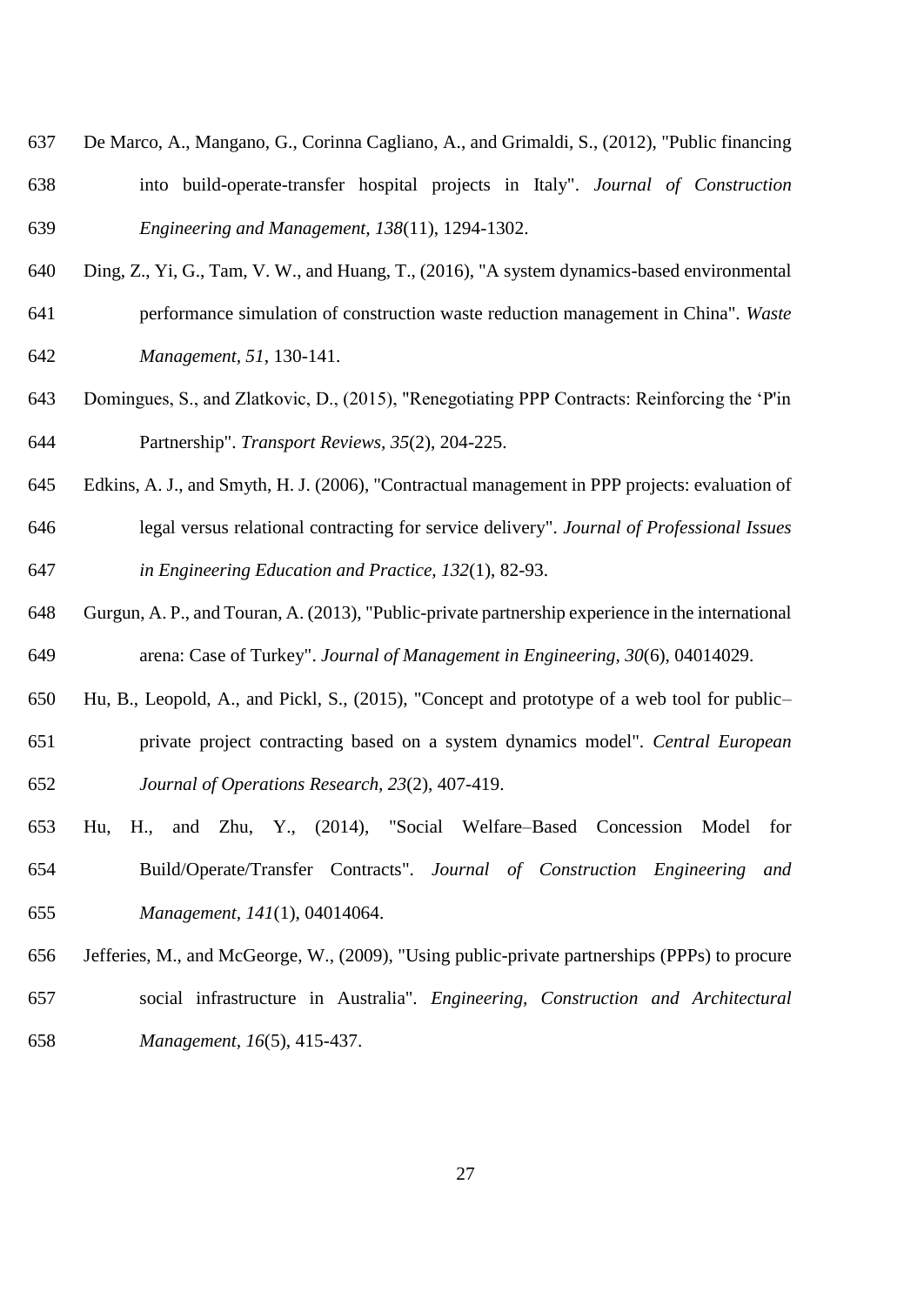- Karim, N. A. A., (2011), "Risk allocation in public private partnership (PPP) project: a review on risk factors". *International Journal of Sustainable Construction Engineering and Technology, 2*(2), 8-16.
- Ke, Y., Wang, S., Chan, A. P., and Lam, P. T., (2010), "Preferred risk allocation in China's public-private partnertship (PPP) projects. ". *International Journal of Project Management, 28*(5), 482-492.
- Khan, K. I. A., Flanagan, R., and Lu, S.-L., (2016), "Managing information complexity using system dynamics on construction projects". *Construction Management and Economics, 34*(3), 192-204.
- Khanzadi, M., Nasirzadeh, F., and Alipour, M., (2012), "Integrating system dynamics and fuzzy logic modeling to determine concession period in BOT projects". *Automation in construction, 22*, 368-376.
- Kumaraswamy, M. M., Ling, F. Y., Anvuur, A. M., and Motiar Rahman, M., (2007), "Targeting relationally integrated teams for sustainable PPPS". *Engineering, Construction and Architectural Management, 14*(6), 581-596.
- Liu, T., and Wilkinson, S., (2014), "Using public-private partnerships for the building and management of school assets and services". *Engineering, Construction and Architectural Management, 21*(2), 206-223.
- Love, P. E., Liu, J., Matthews, J., Sing, C.-P., and Smith, J., (2015), "Future proofing PPPs: Life-cycle performance measurement and building information modelling". *Automation in construction, 56*, 26-35.
- Marsden, G., (2005), "The multi modal study of transport investment plans". *Transport, 158*(2), 75-87.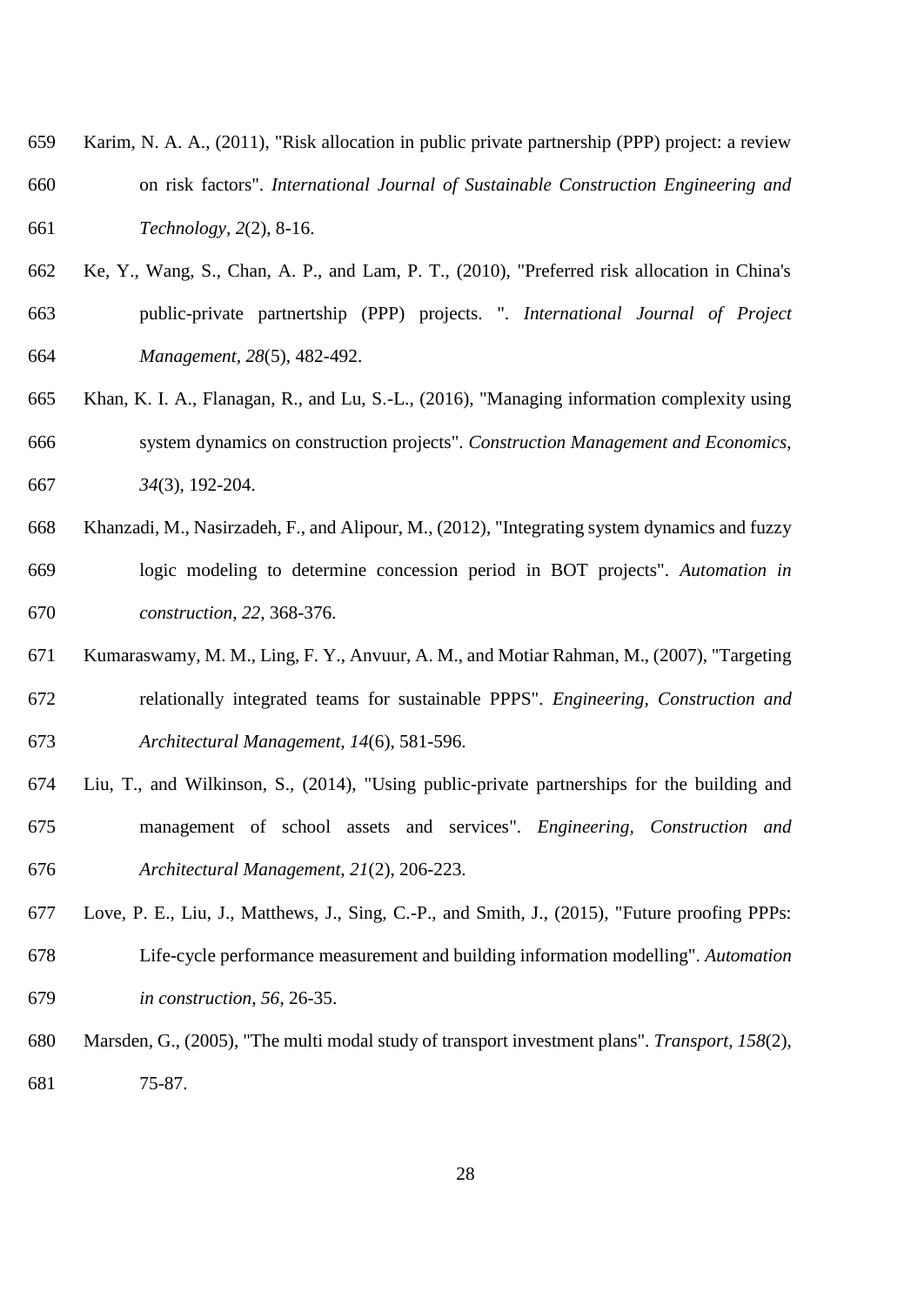- Meng, Q., and Lu, Z., (2017), "Quantitative analyses of highway franchising under build- operate-transfer scheme: Critical review and future research directions". *Transportation Research Part B: Methodological, 102*, 105-123.
- Morecroft, J. D. (2015), *Strategic modelling and business dynamics: a feedback systems approach*, John Wiley & Sons.
- Mouraviev, N., and Kakabadse, N. K. (2017a), *PPP Meanings and Forms: A Critical Appraisal. In Public–Private Partnerships (pp. 1-16)*. Palgrave Macmillan, London.
- Mouraviev, N., and Kakabadse, N. K. (2017b), *Critical Issues in PPP Development, an Emerging Policy Paradigm and the Future of PPPs*. *In Public–Private Partnerships (pp.*
- *203-220)*. Palgrave Macmillan, London.
- MWAA. (2015), Road Usage Charging and Transportation Finance Summit April 26-28, Portland, Oregon, US: Metropolitan Washington Airports Authority
- Ng, S. T., Xie, J., Cheung, Y. K., and Jefferies, M., (2007a), "A simulation model for optimizing
- the concession period of public–private partnerships schemes". *International Journal of Project Management, 25*(8), 791-798.
- Ng, S. T., Xie, J., Skitmore, M., and Cheung, Y. K., (2007b), "A fuzzy simulation model for evaluating the concession items of public–private partnership schemes". *Automation in construction, 17*(1), 22-29.
- NHA. (2015), List of Public Private Partnerships, Islamabad, Pakistan: National Highways Authority, Ministry of Communication.
- NHA. (2017), List of Public Private Partnership (PPP) Projects, Islamabad, Pakistan: National Highways Authority, Ministry of Communication.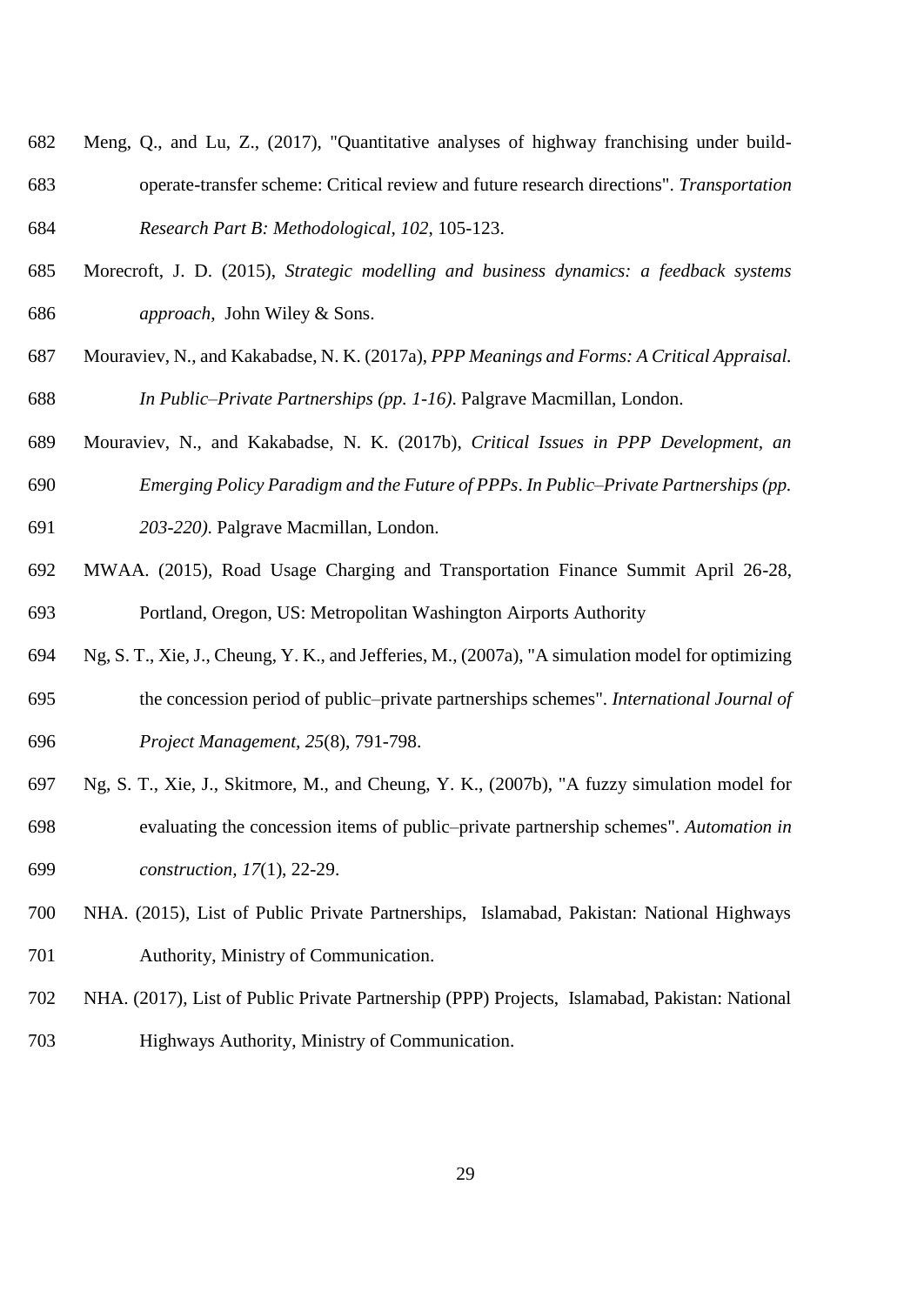| 704 | Opawole, A., and Jagboro, G. O., (2016), "Factors influencing the scope of private party's |
|-----|--------------------------------------------------------------------------------------------|
| 705 | obligations in concession-based PPP projects in Nigeria". Structural Survey, 34(3), 297-   |
| 706 | 314.                                                                                       |

- Osei-Kyei, R., and Chan, A. P., (2015), "Review of studies on the Critical Success Factors for Public–Private Partnership (PPP) projects from 1990 to 2013". *International Journal of Project Management, 33*(6), 1335-1346.
- Osei-Kyei, R., and Chan, A. P., (2017), "Perceptions of stakeholders on the critical success factors for operational management of public-private partnership projects". *Facilities, 35*(1/2), 21-38.
- PEC. (2009), *STANDARD PROCEDURE AND FORMULA FOR PRICE ADJUSTMENT* (First ed. Vol. 1), Islamabad, Pakistan, Pakistan Engineering Council.
- Rahmani, F., Maqsood, T., and Khalfan, M., (2017), "An overview of construction procurement methods in Australia". *Engineering, Construction and Architectural Management*(just-accepted), 00-00.
- Rashedi, R., and Hegazy, T., (2016), "Examining budget policies for new and existing facilities: a system dynamics approach". *Canadian Journal of Civil Engineering, 43*(6), 511-522.
- Razzaq, A., Thaheem, M. J., Maqsoom, A., and Gabriel, H. F., (2016), "Critical External Risks
- in International Joint Ventures for Construction Industry in Pakistan". *International Journal of Civil Engineering*, 1-17.
- Shi, S., Yin, Y., and Guo, X., (2016), "Optimal choice of capacity, toll and government guarantee for build-operate-transfer roads under asymmetric cost information". *Transportation Research Part B: Methodological, 85*, 56-69.
- Sterman, J. D., (2001), "System dynamics modeling: tools for learning in a complex world". *California management review, 43*(4), 8-25.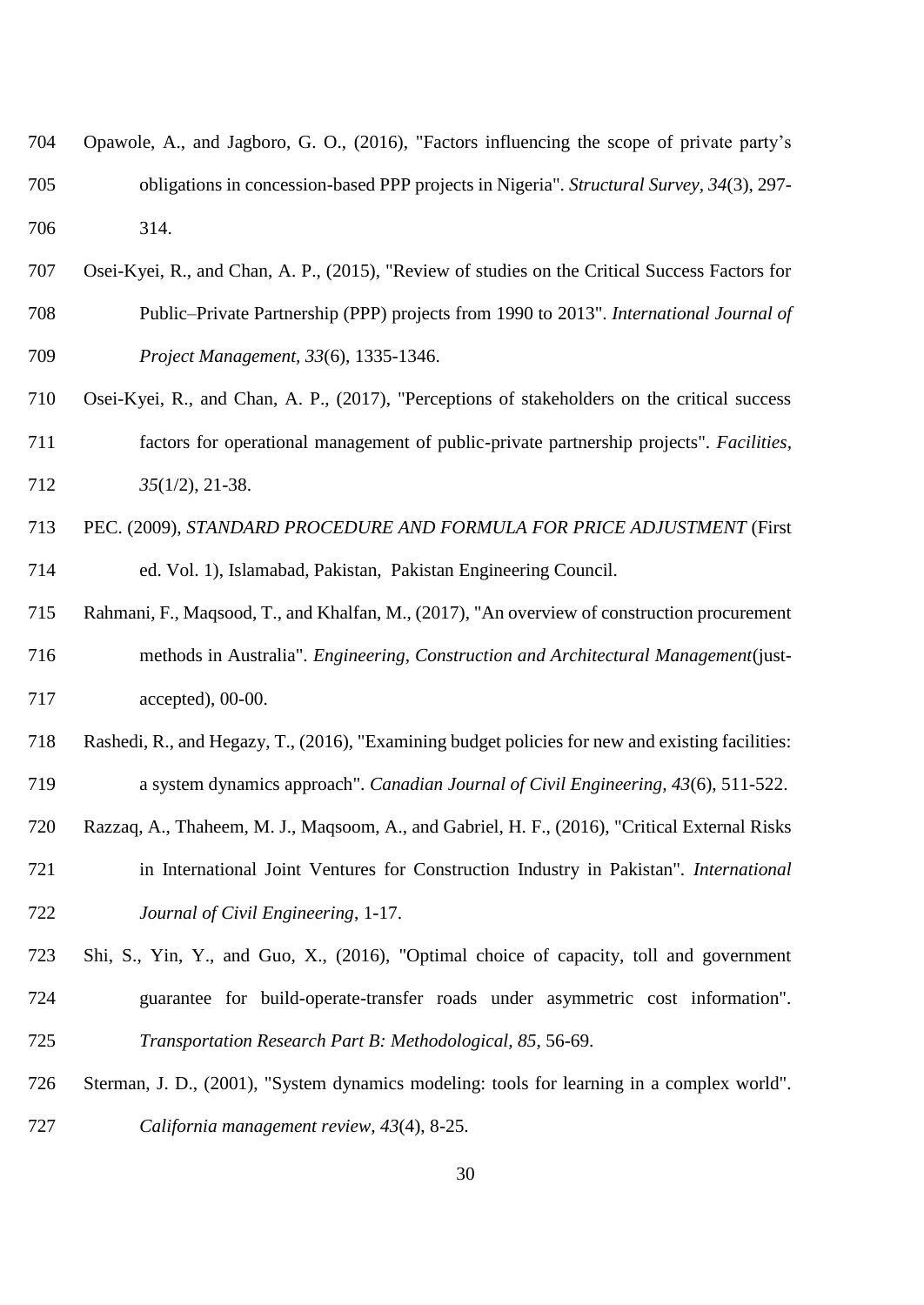| 728 | Tieva, A., and Junnonen, J. M., (2009), "Proactive contracting in Finnish PPP projects". |
|-----|------------------------------------------------------------------------------------------|
| 729 | International Journal of Strategic Property Management, 13(3), 219-228.                  |

- Trangkanont, S., and Charoenngam, C., (2014), "Critical failure factors of public-private partnership low-cost housing program in Thailand". *Engineering, Construction and Architectural Management, 21*(4), 421-443.
- Trebilcock, M., and Rosenstock, M., (2015), "Infrastructure public–private partnerships in the developing world: Lessons from recent experience". *The Journal of Development Studies, 51*(4), 335-354.
- Ullah, F., Ayub, B., Siddiqui, S. Q., and Thaheem, M. J., (2016), "A review of public-private partnership: critical factors of concession period". *Journal of Financial Management of Property and Construction, 21*(3).
- Ullah, F., and Thaheem, M. J., (2017), "Concession period of public private partnership projects: industry–academia gap analysis". *International Journal of Construction Management*, 1-12.
- Ullah, F., Thaheem, M. J., Siddiqui, S. Q., and Khurshid, M. B., (2017a), "Influence of Six Sigma on project success in construction industry of Pakistan". *The TQM Journal, 29*(2), 276-309.
- Ullah, F., Thaheem, M. J., and Umar, M. (2017b), "PUBLIC-PRIVATE PARTNERSHIPS IN
- PAKISTAN: A NASCENT EVOLUTION. In N. Mouraviev & N. Kakabadse (Eds.), *Public-Private Partnerships in Transitional Nations : Policy, Governance and Praxis*
- (Vol. 1, pp. 127-150), UK: Cambridge Scholars Publishing.
- Wang, J. Y., Lindsey, R., and Yang, H., (2011), "Nonlinear pricing on private roads with congestion and toll collection costs". *Transportation Research Part B: Methodological, 45*(1), 9-40.